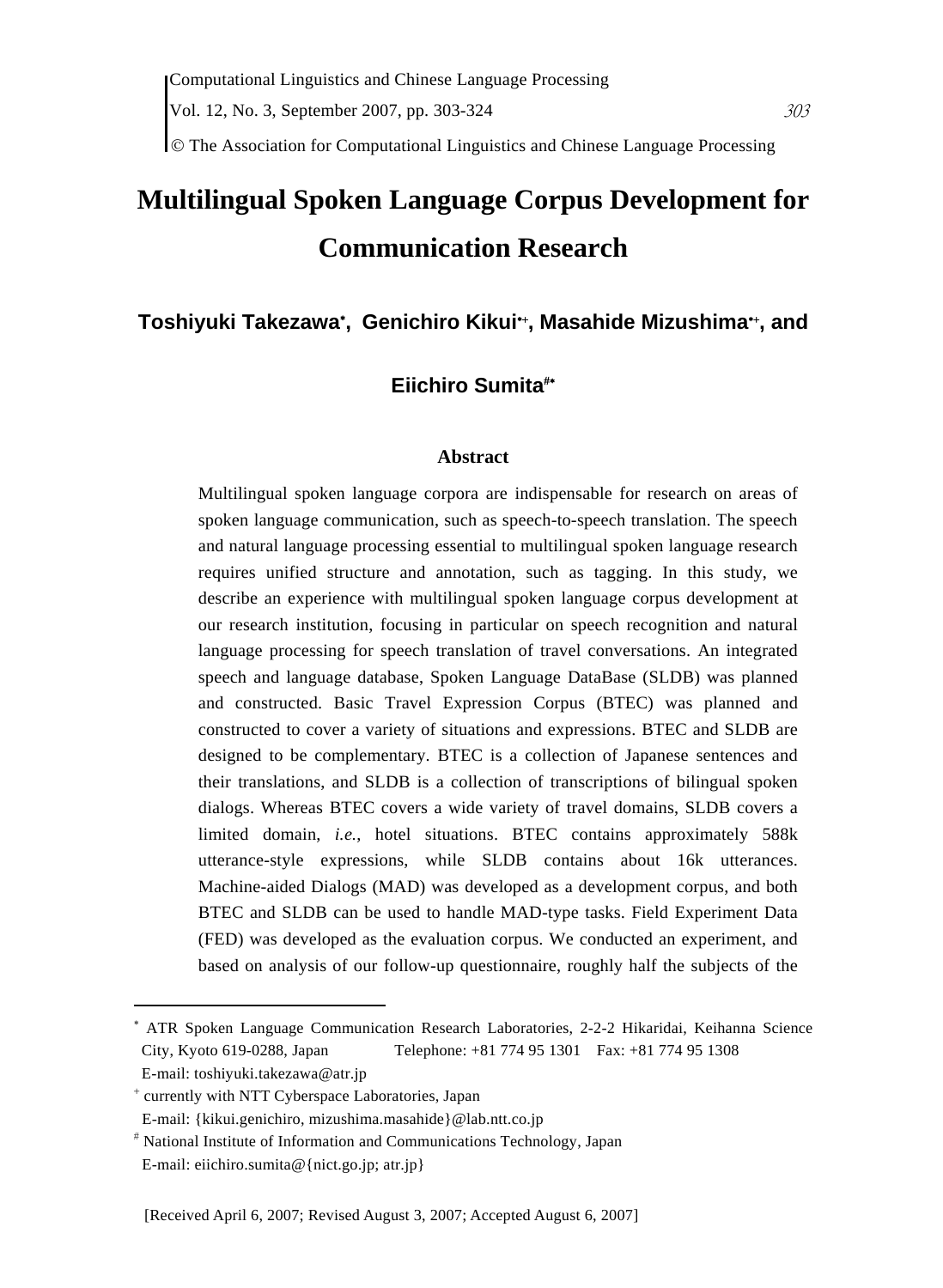experiment felt they could understand and make themselves understood by their partners.

**Keywords:** Multilingual Corpus, Spoken Language, Speech Translation, Dialog, Communication.

#### **1. Introduction**

Various kinds of corpora developed for analysis of linguistic phenomena and statistical information gathering are now accessible via electronic media and can be utilized for the study of natural language processing. Since these include written-language and monolingual corpora, however, they are not necessarily useful for research and development of multilingual spoken language processing. A multilingual spoken language corpus is indispensable for research on areas of spoken language communication such as speech-to-speech translation.

Research on speech translation began in the 1980s. NEC demonstrated a prototype speech translation system at the Telecom '83 exhibition. ATR Interpreting Telephony Research Laboratories was established in 1986 for the research of basic speech translation technologies and produced ASURA [Morimoto *et al*. 1993]. This system can recognize well-formed Japanese utterances in a limited domain, translate them into both English and German, and output synthesized speech. The ASURA system was used for the International Joint Experiment of Interpreting Telephony with participants from Kyoto, Japan (ATR), Pittsburgh, USA (Carnegie Mellon University [Lavie *et al*. 1997]) and Munich, Germany (Siemens and University of Karlsruhe) in January 1993 [Morimoto *et al*. 1993].

Many projects on speech-to-speech translation began at that time [Rayner *et al*. 1993; Roe *et al*. 1992; Wahlster *et al*. 2000]. SRI International and Swedish Telecom developed a prototype speech translation system that could translate queries from spoken English to spoken Swedish in the domain of air travel information systems [Rayner *et al*. 1993]. AT&T Bell Laboratories and Telefónica Investigación y Desarrollo developed a restricted domain spoken language translation system called Voice English/Spanish Translator (VEST) [Roe *et al*. 1992]. In Germany, *Verbmobil* [Wahlster 2000], was created as a major speech-to-speech translation research project. The *Verbmobil* scenario assumes native speakers of German and of Japanese who both possess at least a basic knowledge of English. The *Verbmobil* system supports them by translating from their mother tongue, *i.e.* Japanese or German, into English.

In the 1990s, speech recognition and synthesis research shifted from a rule-based to a corpus-based approach such as HMM and *N* -gram. However, machine translation research still depended mainly on a rule-based or knowledge-based approach. In the 2000s, wholly corpus-based projects such as European TC-STAR [Höge 2002; Lazzari 2006] and DARPA GALE [Roukos 2006] began to deal with monologue speeches such as broadcast news and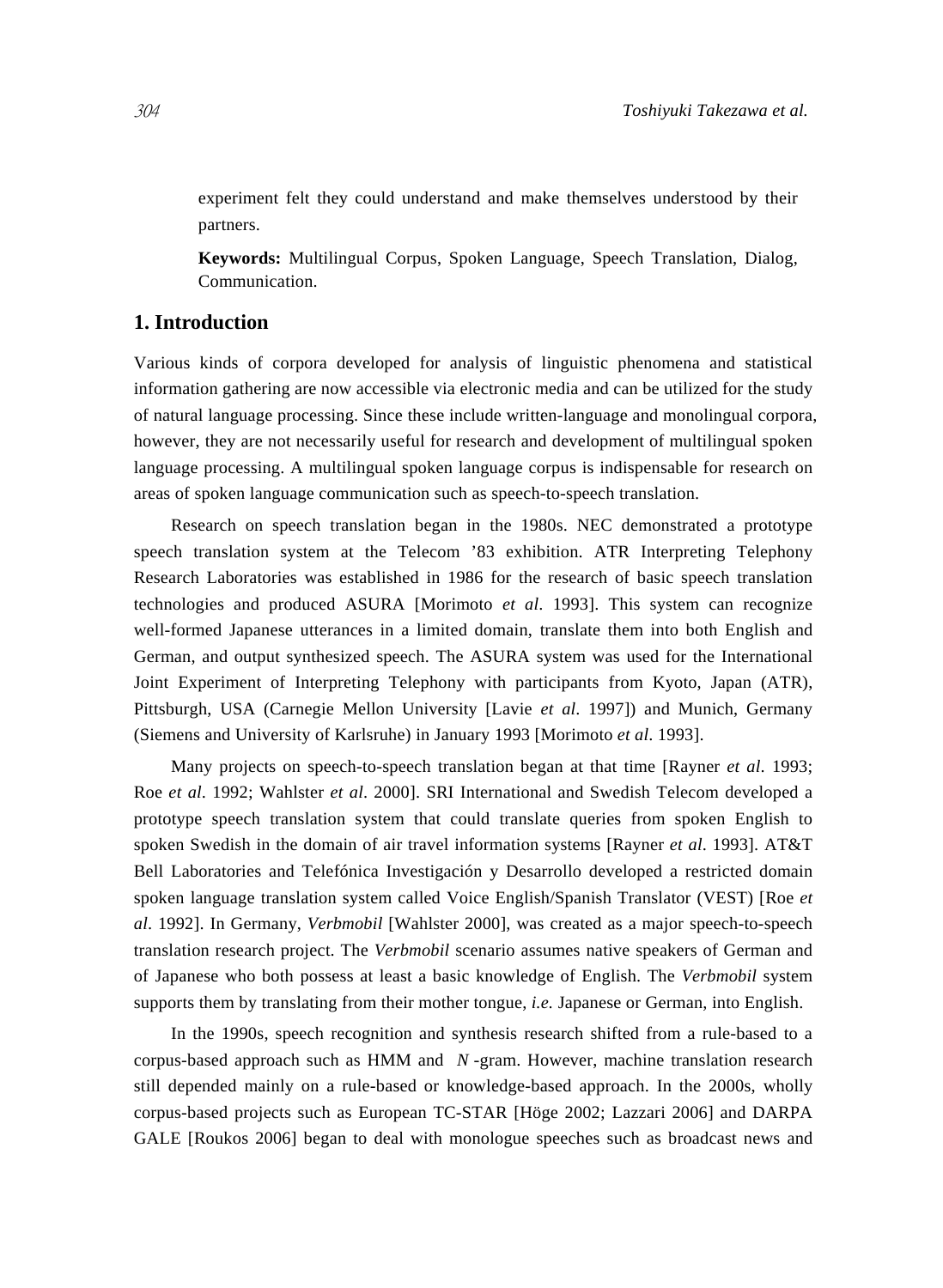European Parliament plenary speeches. In this paper, we report corpus construction activities for translation of spoken dialogs of travel conversations.

There are a variety of requirements for every component technology, such as speech recognition and language processing. A variety of speakers and pronunciations may be important for speech recognition, and a variety of expressions and information on parts of speech may be important for natural language processing. The speech and natural language processing essential to multilingual spoken language research requires unified structure and annotation, such as tagging.

In this paper, we introduce an interpreter-aided spoken dialog corpus and discuss corpus configuration. Next, we introduce the basic travel expression corpus developed to train machine translation of spoken language among Japanese, English, and Chinese speakers. Finally, we discuss the Japanese, English, and Chinese multilingual spoken dialog corpus that we created using speech-to-speech translation systems.

### **2. Overview of Approach**

We first planned and constructed an integrated speech and language database called Spoken Language DataBase (SLDB) [Morimoto *et al.* 1994; Takezawa *et al.* 1998]. The task involved travel conversations between a foreign tourist and a front desk clerk at a hotel; this task was selected because people are familiar with it and because we expect it to be included in future speech translation systems. All of the conversations for this database take place in English and Japanese through interpreters because the research at that time concentrated on Japanese and English. The interpreters serve as the speech translation system. One remarkable characteristic of the database is its integration of speech and linguistic data. Each conversation includes data on recorded speech, transcribed utterances, and their correspondences. This kind of data is very useful because it contains transcriptions of spoken dialogs between speakers who speak different mother tongues. However, the cost of collecting spoken languages is too high to expand the size.

There are three important points to consider in designing and constructing a corpus for dialog-style speech communication such as speech-to-speech translation. The first is to have a variety of speech samples with a wide range of pronunciations, speaking styles, and speakers. The second point is to have data for a variety of situations. A "situation" means one of various limited circumstances in which the system's user finds him- or herself, such as an airport, a hotel, a restaurant, a shop, or in transit during travel; it also involves various speakers' roles, such as communication with a middle-aged stranger, a stranger wearing jeans, a waiter or waitress, or a hotel clerk. The third point is to have a variety of expressions.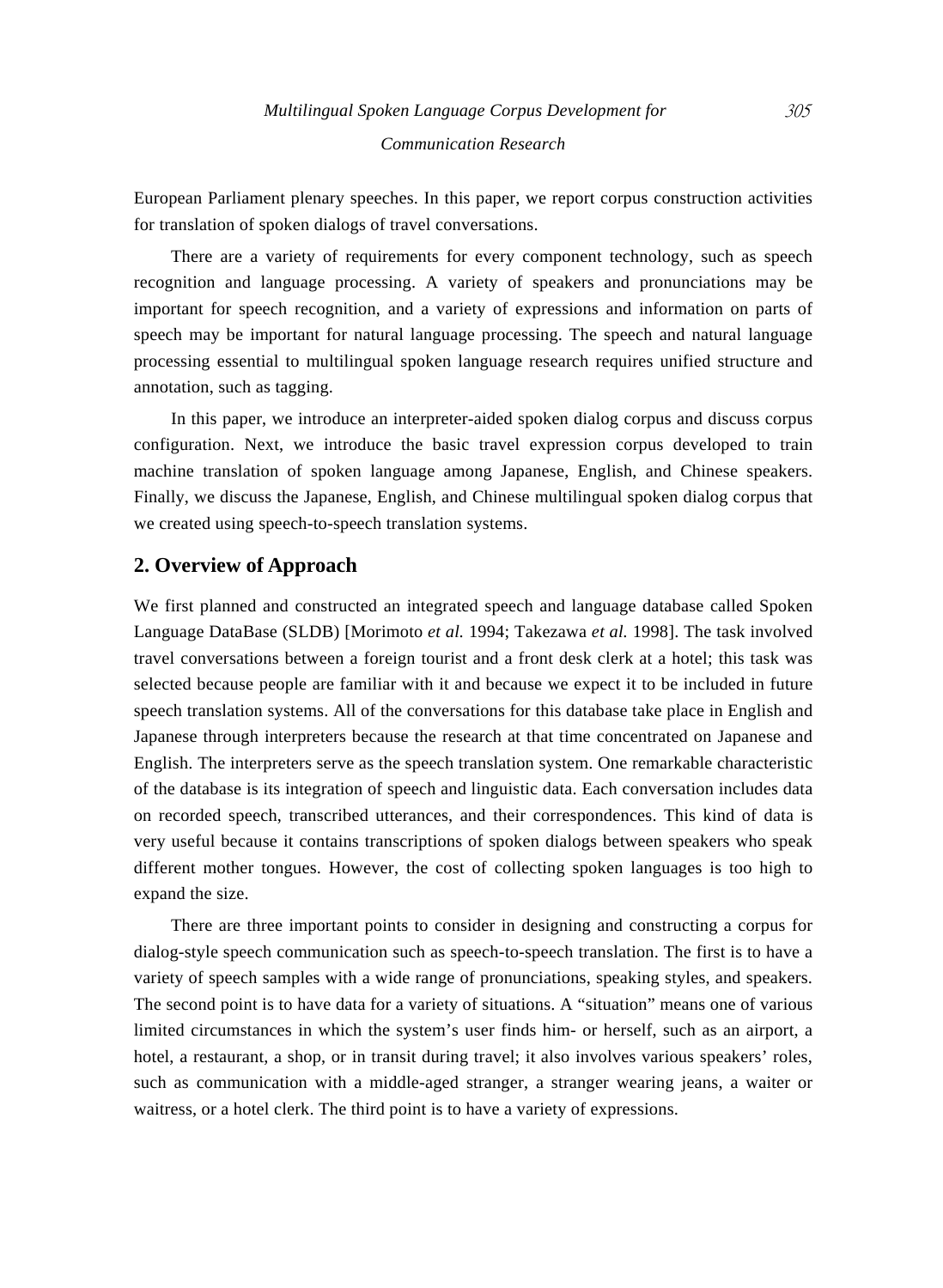According to our previous study [Takezawa *et al*. 2000], human-to-machine conversational speech data shared characteristics with human-to-human indirect communication speech data such as spoken dialogs between Japanese and English speakers through human interpreters. Moreover, human-to-human indirect communication data had an intermediate characteristic, *i.e.*, it was positioned somewhere between direct communication data, that is, Japanese monolingual conversations, and speech data from conversational text. If we assume that a speaker would accept a machine-friendly speaking style, we could take a great step forward: a clear separation of speech data collection and multilingual data collection. In the following, we focus on multilingual data collection. In order, Basic Travel Expression Corpus (BTEC) [Takezawa *et al*. 2002; Kikui *et al.* 2003] was planned to cover the varieties of situations and expressions.

Machine-aided Dialogs (MAD) was planned as a development corpus to handle the differences between the target utterance with which speech translation systems must deal and the following two corpora.

- **SLDB** contains no recognition/translation errors because the translations between people speaking different languages are done by professional human interpreters. However, even a state-of-the-art speech translation system cannot avoid recognition/translation errors.
- **BTEC** contains edited colloquial travel expressions, which are not transcriptions, so some people might not express things in the same way, and the frequency distribution of expressions might be different from actual dialogs.

Field Experiment Data (FED) was planned as the evaluation corpus. Table 1 shows an overview of the corpora. In the table, S2ST stands for speech-to-speech translation, MT stands for machine translation, J, E, and C stand for Japanese, English, and Chinese, respectively.

|                         | <b>SLDB</b>                        | <b>BTEC</b>                                 | <b>MAD</b>                   | <b>FED</b>                  |
|-------------------------|------------------------------------|---------------------------------------------|------------------------------|-----------------------------|
| Name                    | Spoken Language<br><b>DataBase</b> | <b>Basic Travel</b><br>Expression<br>Corpus | Machine-<br>Aided<br>Dialogs | Field<br>Experiment<br>Data |
| Purpose                 | Developing S2ST                    | <b>Training MT</b>                          | Developing S2ST              | Evaluation of S2ST          |
| Domain                  | Hotel                              | Travel                                      | Travel                       | Travel                      |
| Languages               | J E(C)                             | JEC                                         | J E(C)                       | JEC                         |
| Speaker<br>Participants | 71<br>$(+23$ Interpreters)         | Not spoken                                  | 45                           | 84                          |
| <b>Size</b>             | 16k                                | 588k                                        | 13k                          | 2k                          |

*Table 1. Overview of corpora*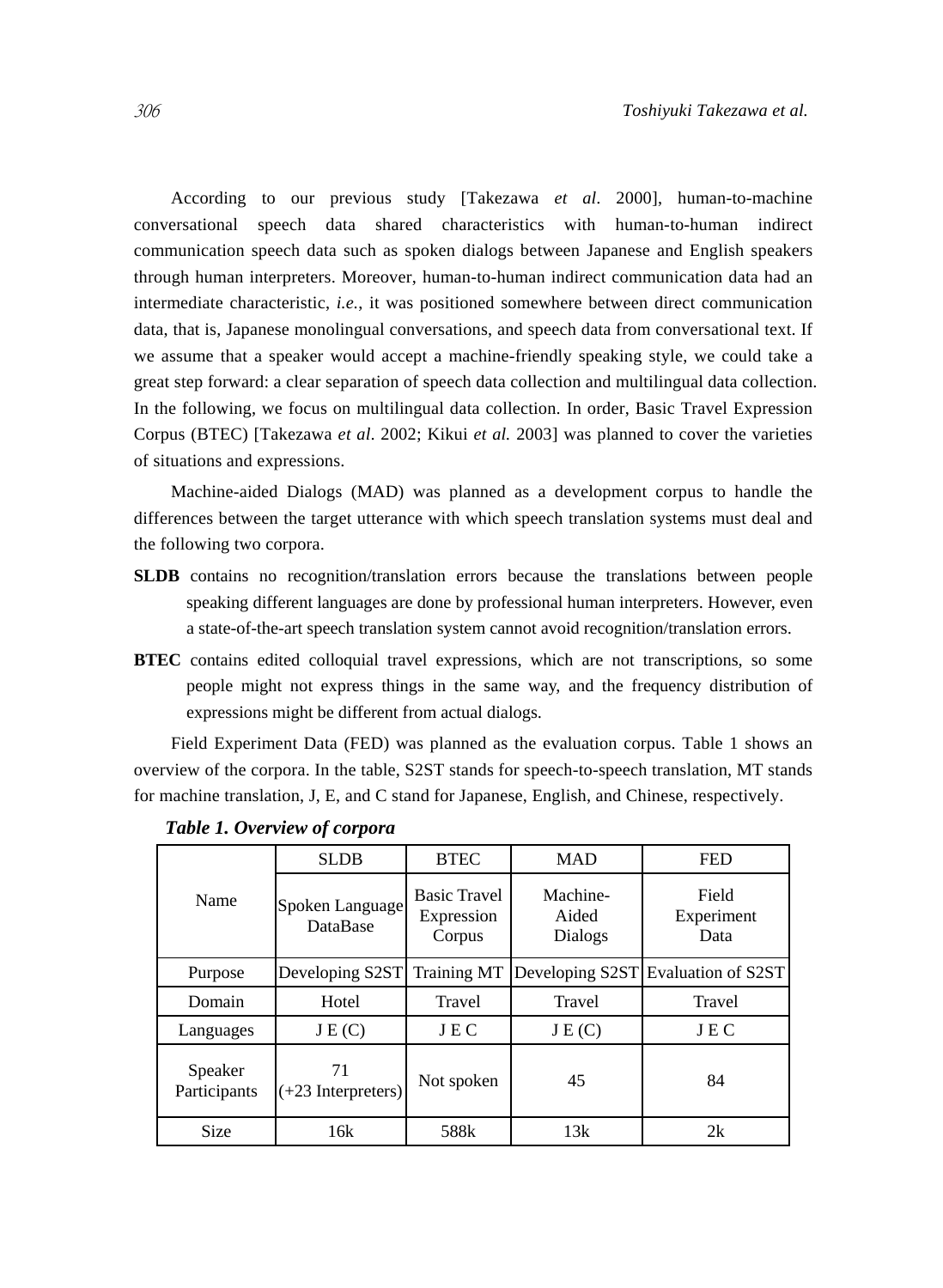### **3. Interpreter-Aided Spoken Dialog Corpus (SLDB)**

SLDB contains data from dialog spoken between English and Japanese speakers through human interpreters [Morimoto *et al.* 1994; Takezawa *et al*. 1998]. All utterances in SLDB have been translated into Chinese. The content is entirely travel conversations between a foreign tourist and a front desk clerk at a hotel. Human interpreters serve as the speech translation system.

Table 2 is an overview of the corpus, and Table 3 shows its basic characteristics.

*Table 2. Overview of SLDB*

| Number of collected dialogs | 618 |
|-----------------------------|-----|
| Speaker participants        | 71  |
| Interpreter participants    | 23  |

*Table 3. Basic characteristics of SLDB*

|                                      | Japanese | English |
|--------------------------------------|----------|---------|
| Number of utterances                 | 16,084   | 16,084  |
| Number of sentences                  | 21,769   | 22,928  |
| Number of word tokens                | 236,066  | 181,263 |
| Number of word types                 | 5,298    | 4,320   |
| Average number of words per sentence | 10.84    | 7.91    |

One remarkable characteristic of SLDB is its integration of speech and linguistic data. Each conversation includes recorded speech data, transcribed utterances, and the correspondences between them.

The transcribed Japanese and English utterances are tagged with morphological information. This kind of tagged information is crucial for natural language processing as well as for speech recognition language modeling. The recorded speech signals and transcribed utterances in the database provide both examples of various phenomena in bilingual conversations, and input data for speech recognition and machine translation evaluation purposes.

Data can be classified into the following three major categories.

- 1. Transcribed data
- 2. Tagged data
- 3. Speech data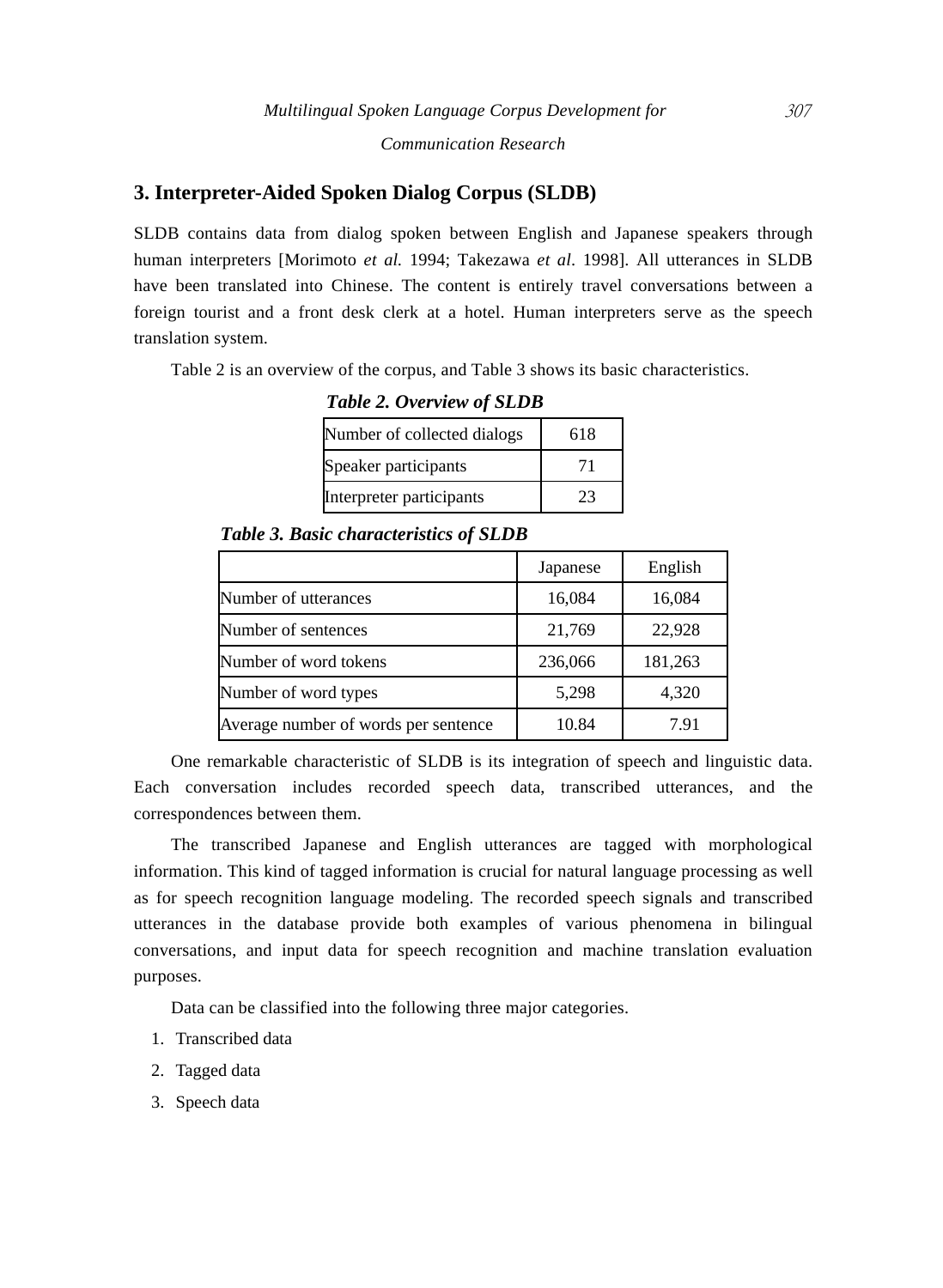- (a) Bilingual text
- (b) Japanese text
- (c) English text

The recorded bilingual conversations are transcribed into a text file. The bilingual text contains descriptions of the situations in which a speech translation system is used.

J: Arigatou gozaimasu. Kyoto Kankou Hotel de gozaimasu.

JE: Thank you for calling Kyoto Kanko Hotel. |How may I help you?

E: Good evening. |I'd like to make a reservation, please.

- EJ: Konbanwa. |Yoyaku wo shi tai n desu keredomo.
- J: Hai,[e-]go yoyaku no hou wa itsu desho u ka?
- JE: Yes, when do you plan to stay?
- E: I'd like to stay from August tenth through the twelfth, for two nights.| If possible, I'd like a single room, please.
- EJ: Hachigatsu no tooka kara juuni-nichi made, ni-haku shi tai n desu.| Dekire ba, single room de onegaishimasu.
- J: Kashikomarimashita. |Shoushou o-machi kudasai mase.
- JE: All right, please wait a moment.
- J: O-mata se itashimashita.|

Osoreiri masu ga, single room wa manshitsu to nat te orimasu.

- JE: I am very sorry our single rooms are all booked.
- J: [e]Washitsu ka twin room no o-hitori sama shiyou deshi tara o-tori dekimasu ga.
- JE: But, Japanese style rooms and twin rooms for single use are available.
- E: [Oh] what are the rates on those types of rooms?
- EJ: Sono o-heya no ryoukin wo oshie te kudasai.

### *Figure 1. Conversation between an American tourist and a Japanese front desk clerk.*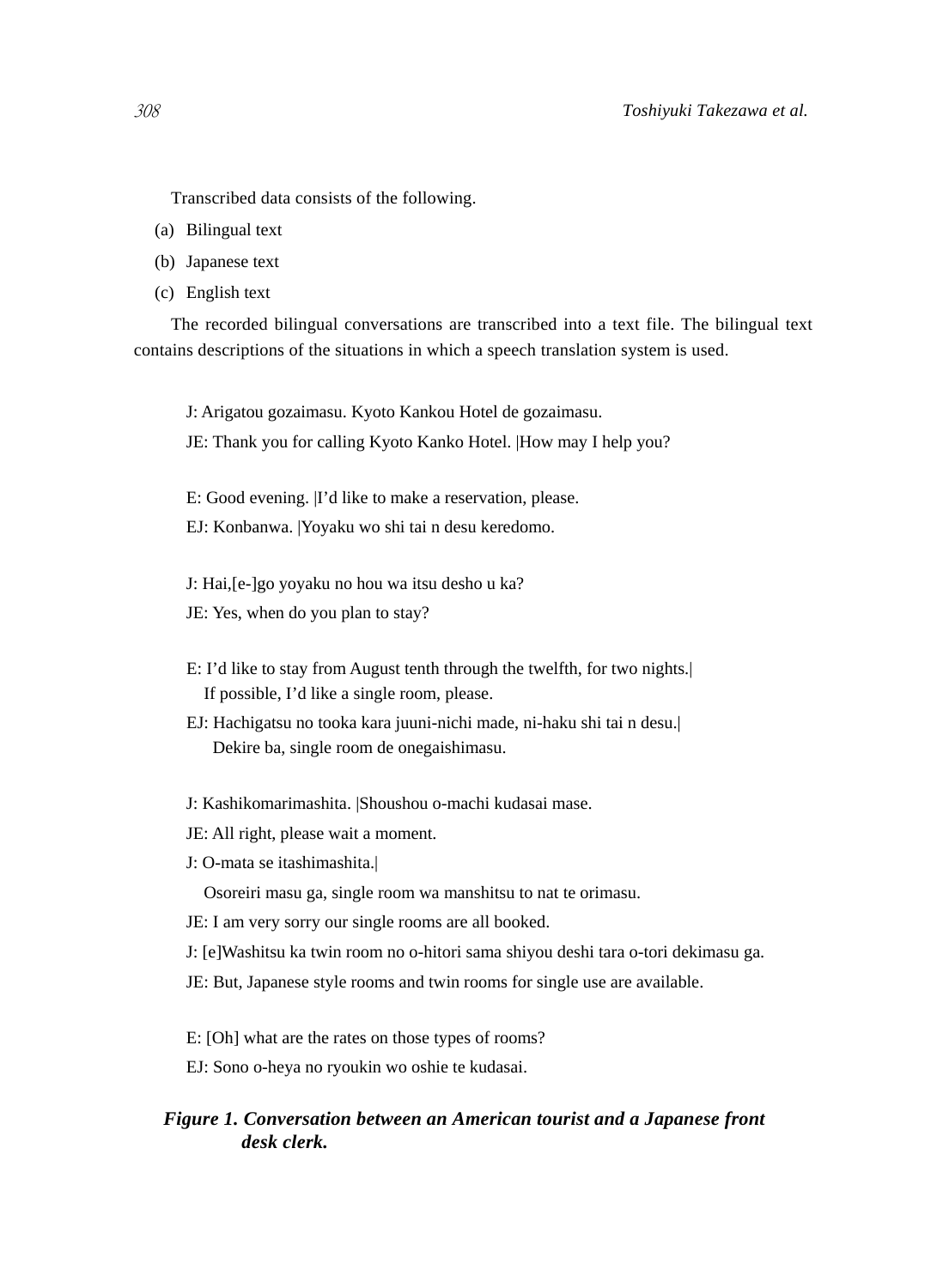Figure 1 shows an example of transcribed conversations. The Japanese text in Figure 1 has been transcribed into Romanized Japanese for the convenience of readers who do not understand Japanese *hiragana*, *katakana*, and *kanji* (Chinese characters). The original text was transcribed in Japanese characters *hiragana*, *katakana*, and *kanji*. Interjections are bracketed. J, E, JE, or EJ at the beginning of a line denotes a Japanese speaker, an English speaker, a Japanese-to-English interpreter, or an English-to-Japanese interpreter, respectively. " | " denotes a sentence boundary. A blank line between utterances shows that the utterance's right was transferred.

The Japanese text is produced by extracting the utterances of a Japanese speaker and an English-to-Japanese interpreter, while the English text is produced by extracting the utterances of an English speaker and a Japanese-to-English interpreter. These two kinds of data are utilized for such monolingual investigations as morphological analysis.

The tagged data consists of the following.

- (d) Japanese morphological data
- (e) English morphological data

SLDB is available to outside research institutions and can be accessed at the following URL: http://www.atr.jp.

### **4. Basic Travel Expression Corpus (BTEC)**

The Basic Travel Expression Corpus (BTEC) [Takezawa *et al*. 2002; Kikui *et al*. 2003] was designed to cover utterances for possible travel conversations topic and their translations. Since it is practically impossible to collect them by transcribing actual conversations or simulated dialogs, we decided to use sentences provided by bilingual travel experts based on their experience. We started by looking at phrasebooks that contain bilingual sentence pairs (in this case Japanese/English) that the editors consider useful for tourists traveling abroad. Such sentence pairs were collected and rewritten to make translation as context-independent as possible and to comply with the speech transcription style of our research institution. Sentences that were outside of the travel domain or have very special meanings were removed.

Table 4 lists the basic statistics of the BTEC collections, called BTEC1, 2, 3, 4, and 5. Each collection was created using the same procedure in a different time period or using a different translation direction from the source language to target languages. Strictly speaking, morphemes are used as the basic linguistic unit for Japanese (instead of words), since morpheme units are more stable than word units.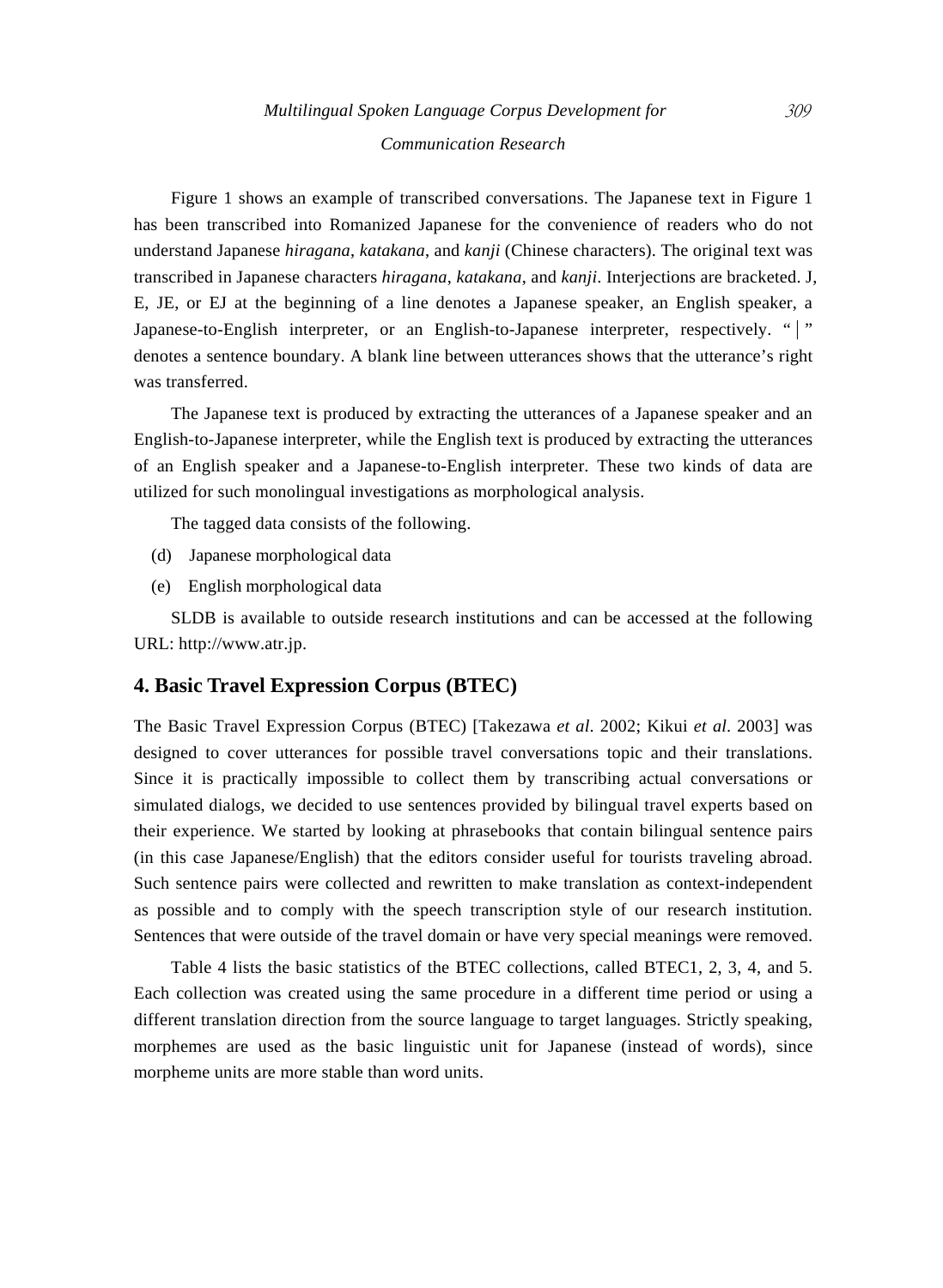|                                       |        |      |        | BTEC1 BTEC2 BTEC3 BTEC4 BTEC5 |        |
|---------------------------------------|--------|------|--------|-------------------------------|--------|
| Number of utterance-style expressions | 172k   | 46k  | 198k   | 74k                           | 98k    |
| Number of Japanese word tokens        | 1.174k | 341k | 1,434k | 548 <sub>k</sub>              | 1,046k |
| Number of Japanese word types         | 28k    | 20k  | 43k    | 22k                           | 28k    |
| Languages (Source:Targets)            | J:EC   | J:EC | J:EC   | E:JC                          | E:JC   |

#### *Table 4. Overview of BTEC*

The aims of the BTEC corpus are for translation and language modeling for automatic speech recognition. For translation, one of the key points to cover is the translation direction from the source language to target languages. For automatic speech recognition in the travel domain, one of the key points to cover is multiple sub-domains such as airport-related dialogs, hotel-related dialogs, and so on.

For translation, the BTEC collections cover both translation directions. BTEC1, BTEC2, and BTEC3 contain expressions for Japanese tourists visiting the USA, UK, or Australia. The translation direction is from Japanese to English and Chinese. BTEC4 mainly contains expressions for American tourists who visit Japan. The translation direction is from English to Japanese and Chinese. BTEC5 contains various expressions, such as those for American tourists who go to Korea. The translation direction is from English to Japanese and Chinese.

For automatic speech recognition, BTEC covers multiple domains. Domain information is given for BTEC1, BTEC2, and BTEC3. Table 5 shows an overview.

BTEC sentences, as described above, did not come from actual conversations but were generated by experts as reference materials. This approach enabled us to efficiently create a broad corpus; however, it may have two problems. First, this corpus may lack utterances that occur in real conversation. For example, when people ask the way to a bus stop, they often use a sentence like (1). However, in BTEC this is expressed more directly, as in (2).

- **(1)** I'd like to go downtown. Where can I catch a bus?
- **(2)** Where is a bus stop (to go downtown)?

We will discuss this issue in the section on MAD.

The second problem is that the frequency distribution of this corpus may be different from the actual distribution. In this corpus, the frequency of an utterance most likely reflects the best trade-off between usefulness in real situations and compactness of the collection. Therefore, it is possible to think of this frequency distribution as a first approximation of reality, but this is an open question.

A part of BTEC was distributed to the participants in the International Workshop on Spoken Language Translation (IWSLT) [IWSLT 2006].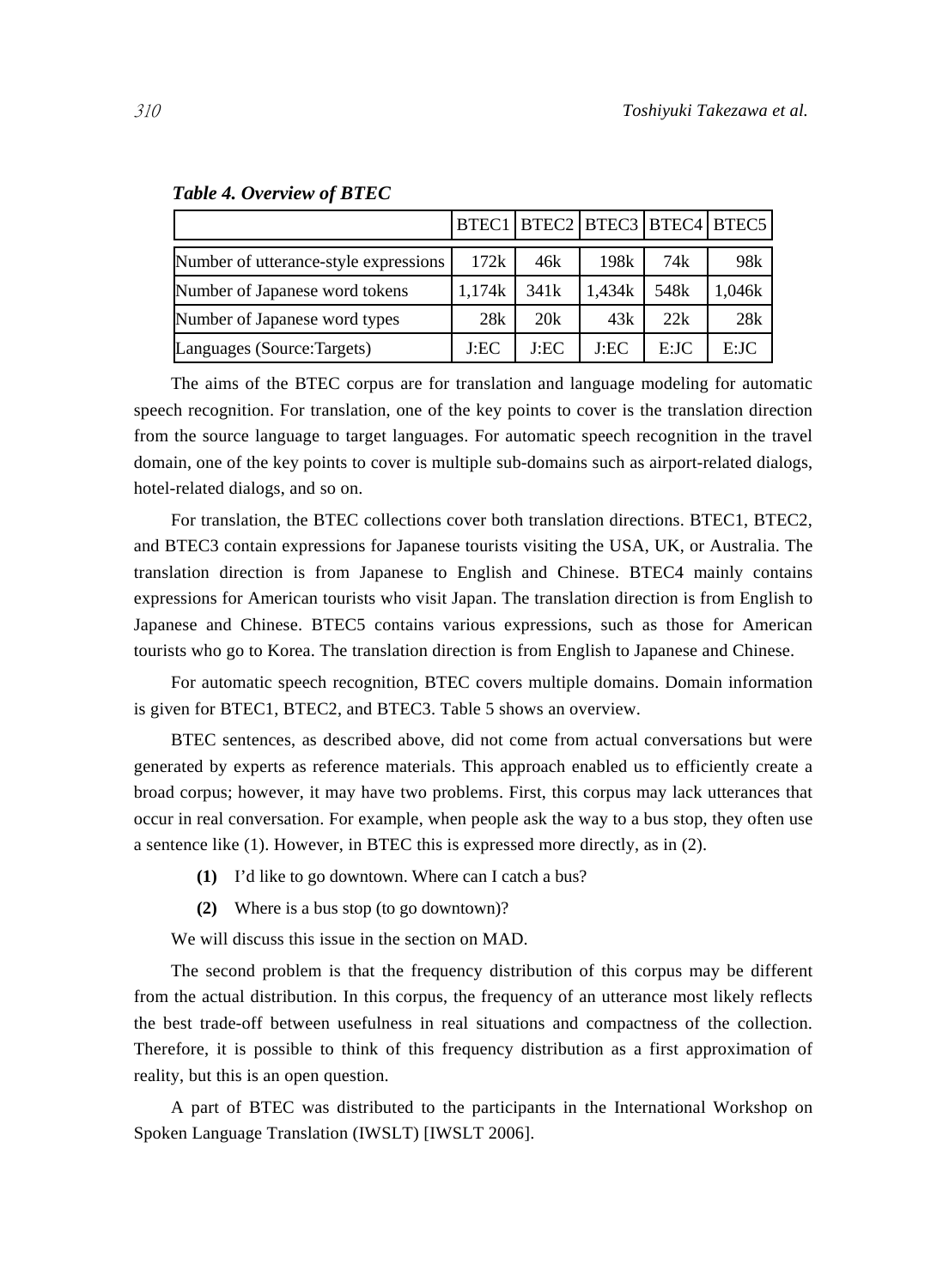| Domain          | Frequency |
|-----------------|-----------|
| Communication   | 20.4%     |
| <b>Basic</b>    | 19.1%     |
| Trouble         | 8.7%      |
| Shopping        | 7.9%      |
| Stay            | 6.9%      |
| Sightseeing     | 6.6%      |
| Transfer        | 6.6%      |
| Restaurant      | 5.9%      |
| <b>Business</b> | 3.8%      |
| Airport         | 3.6%      |
| Contact         | 3.3%      |
| Airplane        | 2.3%      |
| Drink           | 1.0%      |
| Home stay       | 1.0%      |
| Exchange        | 0.8%      |
| Snack           | 0.8%      |
| Beauty          | 0.5%      |
| Study overseas  | 0.5%      |
| Go home         | 0.3%      |
| Total           | 100.0%    |

*Table 5. Domain information of BTEC*

### **5. Machine Translation-Aided Spoken Dialog Corpus (MAD)**

The approach exemplified by BTEC focuses on maximizing the coverage of the corpus rather than creating an accurate sample of reality. Users may use different wording when they speak to the system. In addition, there may be differences between the target utterance with which speech translation systems must deal and the following two corpora.

- **SLDB** contains no recognition/translation errors because the translations between people speaking different languages are done by professional human interpreters. However, even a state-of-the-art speech translation system cannot avoid recognition/translation errors.
- **BTEC** contains edited colloquial travel expressions, which are not transcriptions, so some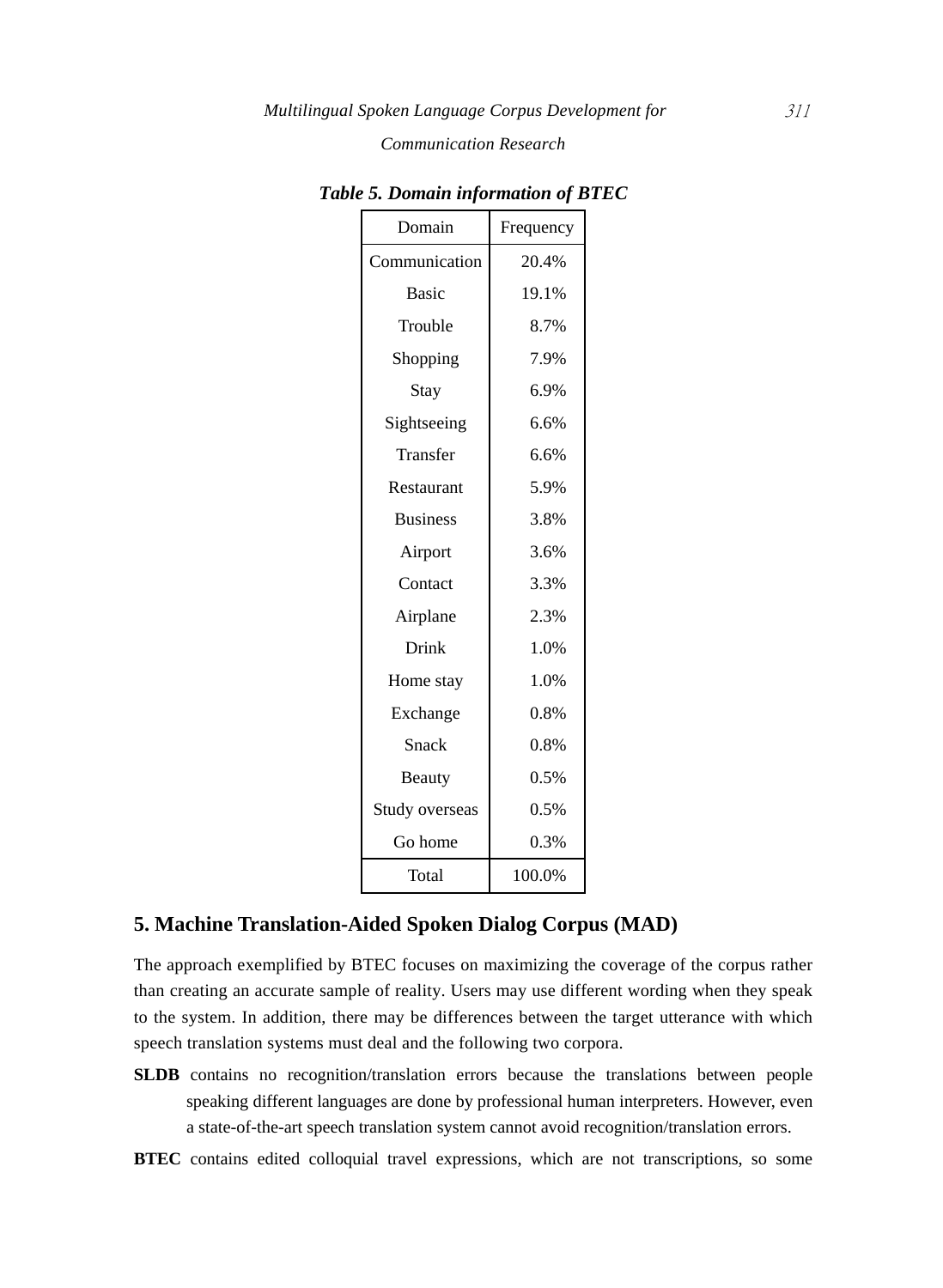people might not express things in the same way and the frequency distribution of expressions might be different from actual dialogs.

Therefore, MAD is intended to collect representative utterances that people will input into S2ST systems. For this purpose, simulated dialogs (*i.e.*, role play) were carried out between two native speakers of different mother tongues with a Japanese/English bi-directional S2ST system, instead of using human interpreters.

During the first half of the research program, human typists were used instead of speech recognizers to ensure that we collected good quality data. During the second half of the research program, the S2ST system between English and Japanese was used.

### **5.1 Collecting Spoken Dialog Data Using Typists**

Figure 2 is an overview of the data collection environment. An English typist transcribes an English utterance and inputs it into a machine translation system from English to Japanese. The translated Japanese text and its synthesized speech are sent to a Japanese speaker. Likewise, a Japanese typist transcribes a Japanese utterance and inputs it into a machine translation system from Japanese to English. The translated English text and its synthesized speech are sent to an English speaker. By repeating this process, an MT-aided bilingual dialog continues. Speech waves, transcriptions, and translated texts are stored in log files.

Five sets of simulated dialogs (MAD1 through MAD5) have so far been developed, changing parameters such as system configurations, complexity of dialog tasks, instructions to speakers, and so on. Table 6 shows a summary of the five experiments, MAD1-MAD5. In this table, the number of utterances includes both Japanese and English.

The first set of dialogs (MAD1) was collected to see whether conversation through a machine translation system is feasible. The second set (MAD2) focused on task achievement by assigning complex tasks to participants. The third set (MAD3) contains carefully recorded speech data of medium complexity. MAD4 and MAD5 aim to investigate how utterances change based on a change in setting.

It is very likely that people would speak differently to a spoken language system based on the instructions given to them. Instructions were conveyed to subjects for all sets other than MAD1 using instructional movies to ensure that the same instructions were given to each subject. Before starting the experiments, subjects were asked to watch these movies and then try the system with test dialogs. Instructions and practice took about 30 minutes. We gave different types of instructions for the fourth set (MAD4).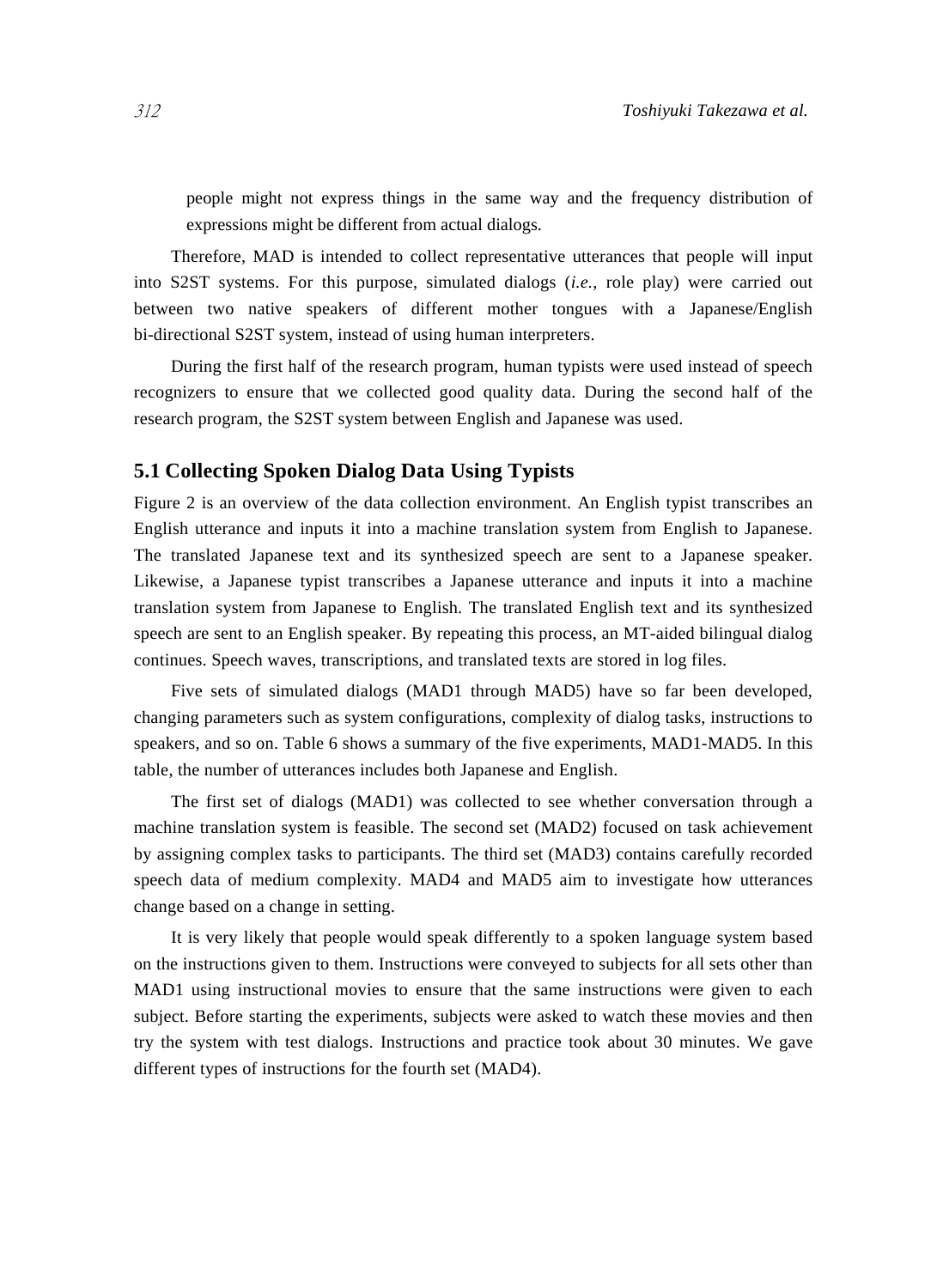

*Figure 2. Data collection environment of MAD*

|  |  | Table 6. Statistics of MAD corpora |  |  |  |
|--|--|------------------------------------|--|--|--|
|--|--|------------------------------------|--|--|--|

| Subset ID                             | MAD1   | MAD <sub>2</sub>                                                                                                                           | MAD3   | MAD <sub>4</sub> | MAD <sub>5</sub> |
|---------------------------------------|--------|--------------------------------------------------------------------------------------------------------------------------------------------|--------|------------------|------------------|
| Reference                             |        | [Takezawa and Kikui 2003] [Takezawa and Kikui 2003] [Takezawa <i>et al.</i> 2003] [Takezawa and Kikui 2004] [Mizushima <i>et al.</i> 2004] |        |                  |                  |
| Number of<br>utterances               | 3,022  | 1,696                                                                                                                                      | 2,180  | 1,872            | 1,437            |
| Number of<br>words per<br>utterance   | 10.0   | 12.6                                                                                                                                       | 11.1   | 9.82             | 8.47             |
| Number of<br>utterances<br>per dialog | 7.8    | 49.3                                                                                                                                       | 18.8   | 22.0             | 27.0             |
| Task<br>complexity                    | Simple | Complex                                                                                                                                    | Medium | Medium           | Medium           |

Average numbers depend on experimental conditions.

S2ST presupposes that each user understands the translated utterances of the other. However, the dialog environment described so far allows the user to access other information, such as translated text displayed on a PDA. We tried to control the extra information in MAD5 to see how utterances would be affected.

Part of the MAD corpus has been translated into Chinese.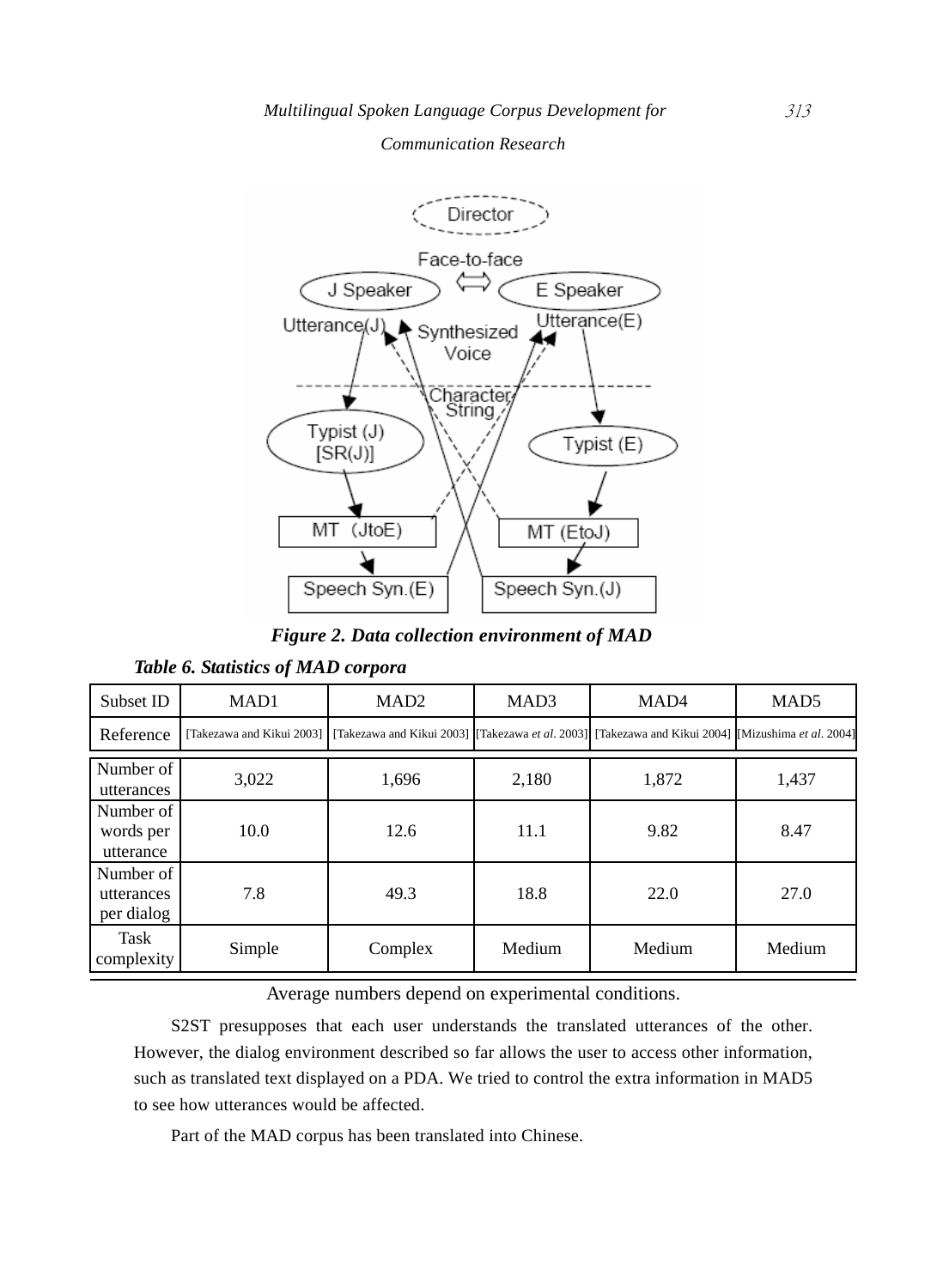### **5.2 Collecting Spoken Dialog Data Using Speech Translation Systems**

Spoken dialog data was collected using the S2ST system for English and Japanese. This data collection experiment is called MAD6 because five data collection experiments were carried out using typists. The system was configured as follows.

- Acoustic model for Japanese speech recognition: Speaker-adapted models.
- Language model for Japanese speech recognition: Vocabulary size 52,000 words.
- Acoustic model for English speech recognition: Speaker-adapted models.
- Language model for English speech recognition: Vocabulary size 15,000 words.

Table 7 is an overview of MAD6. Data collected by typists (MAD1 through MAD5) contains some translation errors but very few recognition errors. However, MAD6 data contains both recognition errors and translation errors. We found that translation errors caused by recognition errors sometimes caused great confusion. That is, users need many more turns to recover from translation errors caused by recognition errors than to recover from mere translation errors. Moreover, we found that the user's speaking style changed similar to read speech when using speech recognizers. This was because users could confirm their recognition results using a PC display. Experienced users soon understood that they were confused by translation errors caused by recognition errors and adopted strategies to avoid recognition errors. As a result, their speaking style seemed to change from a natural dialog style to a read speech style.

|                      | MAD <sub>6</sub>                                |
|----------------------|-------------------------------------------------|
| Purpose              | Spoken dialog data collection using S2ST system |
| <b>Task</b>          | Simple as in MAD1                               |
| Number of utterances | 2,507                                           |
| Number of dialogs    | 139                                             |

*Table 7. Overview of MAD6*

#### **5.3 Comparative Analysis and Discussion**

BTEC and SLDB are designed to be complementary. BTEC is a collection of Japanese sentences and their translations, and SLDB is a collection of transcriptions of bilingual spoken dialogs. Whereas BTEC covers a wide variety of travel domains, SLDB covers a limited domain, *i.e.*, hotel situations. BTEC contains approximately 588k utterance-style expressions, while SLDB contains about 16k utterances. Thus, we can hypothesize that BTEC and SLDB together cover the same content as MAD. This hypothesis is partly validated by the cross-perplexity shown in Table 8. In this table,  $BTEC1 + SLDB$  combines two language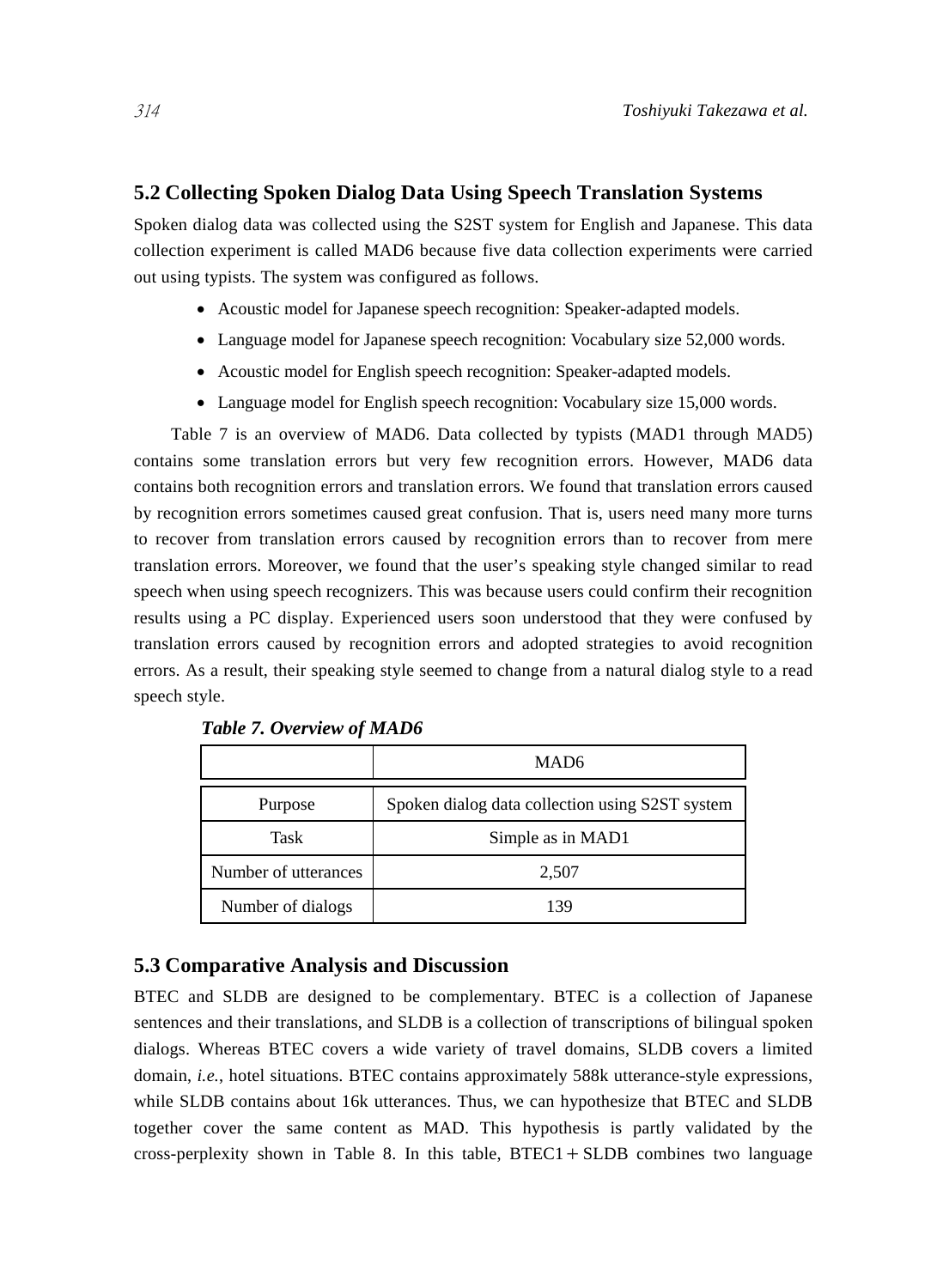models trained on BTEC1 and SLDB with linear interpolation. Similarly, BTEC1 + Extra combines BTEC1 and a corpus called Extra, which is a sample of a BTEC-type extra corpus of about the same size as SLDB. This clearly shows that both BTEC1 and SLDB are required for handling MAD-type tasks. Further discussion is available in [Kikui *et al*. 2006].

|                             | Training corpus |      |                                                   |      |  |
|-----------------------------|-----------------|------|---------------------------------------------------|------|--|
|                             |                 |      | $BTEC1$   SLDB   $BTEC1 + SLDB$   $BTEC1 + Extra$ |      |  |
| Size (Number of utterances) | 162k            | 12k  | 174k                                              | 174k |  |
| Cross-perplexity            | 38.2            | 94.9 | 30.7                                              | 35.7 |  |

*Table 8. Cross-perplexity for MAD (Japanese)*

### **6. Field Experiment Data (FED)**

An ideal approach to applying a system to real utterances is to let people use the system in real world settings to achieve real conversational goals (*e.g.*, booking a package tour). This approach, however, has at least two problems. First, it is difficult to back up the system when it makes errors because current technology is not perfect. Second, it is difficult to control tasks and conditions to do meaningful analysis of the collected data.

The new experiment reported here was still in the role-play style but its dialog situations were designed to be more natural. The S2ST system for travel conversation was set up at tourist information centers in an airport and a train station, and non-Japanese-speaking people were asked to talk with the Japanese staff at information centers using the S2ST system.

# **6.1 Experimental System for Data Collection**

Figure 3 is a diagram of the overall experimental system. The system includes two PDAs, one for each language, and several PC servers. The PC servers are controlled by a special controller called the gateway for component engines, consisting of automatic speech recognition (ASR) [Itoh *et al*. 2004], machine translation (MT) [Sumita *et al*. 2004], and speech synthesis (SS) [Kawai *et al*. 2004] PCs for each language and each language-pair. The gateway is responsible for controlling information flow between PDAs and engines. It is also responsible for mediating messages from the ASR and MT engines to PDAs. Each PDA is connected to the gateway with a wireless LAN. The gateway and component engines are wired. Headset microphones were used in the FED experiment.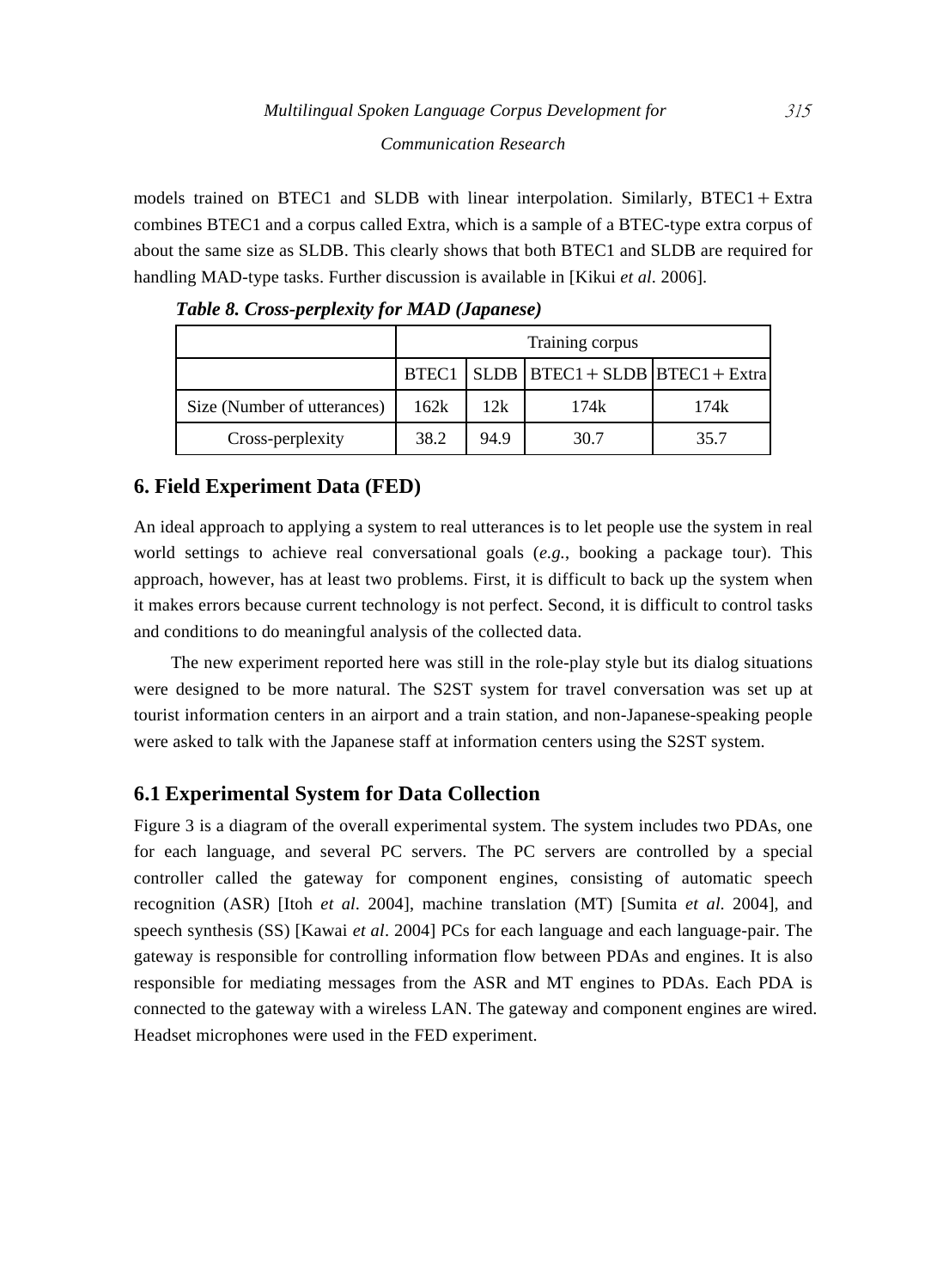

*Figure 3. Overview of experimental system*

An utterance spoken into a PDA is sent to the gateway server, which calls the ASR, MT, and SS engines in this order to have the utterance translated. Finally, the gateway sends the translated utterance to the other PDA.

Speaker-adapted acoustic models were used for Japanese speech recognition because only a few Japanese staff at the tourist office agreed to participate in the FED experiment. A few proper names that were deemed necessary to carry out the planned conversations were added to the lexicon. These included names such as those of stations near the locations of the experiment.

### **6.2 Locations**

Data collection was conducted near two tourist information centers. One was in Kansai International Airport (hereafter, KIX), and the other was at Osaka City Air Terminal (hereafter, OCAT) in the center of Osaka. The former is in the main arrival lobby of the airport, which many tourists pass as they emerge from customs. The latter is a semi-enclosed area of about 40  $m^2$  enclosed by glass walls (but with two open doors).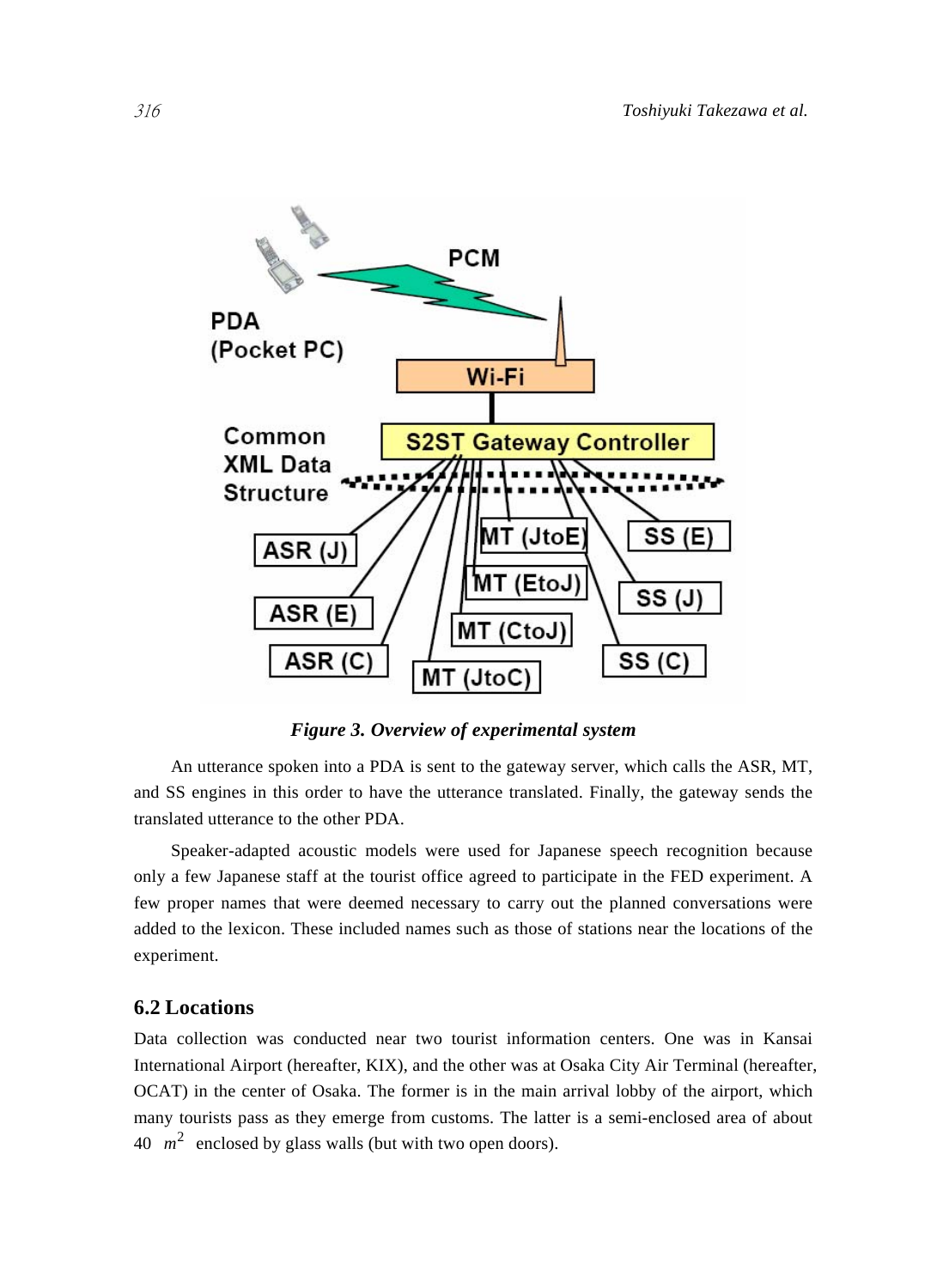Environmental noise was 60-65 dBA in both places but rose to 70 dBA when the public address system was in use.

The language pairs were English-Japanese/Japanese-English and Chinese-Japanese/Japanese-Chinese.

### **6.3 Scenario**

A good method of collecting real utterances is to just let subjects talk freely without using predetermined scenarios. Analyzing uncontrolled dialog, however, is very difficult. In the FED experiment, eight dialog scenarios were prepared. These scenarios, listed below, are categorized by expected number of turns for each speaker into three levels of complexity.

**Level-1** : Requires one or two turns per speaker plus greetings.

*E.g.*, "Please ask where the bus stop for Kyoto station is."

Level-2 : Requires three or four turns per speaker plus greetings.

*E.g.*, "Please ask the way to Kyoto station."

**Level-3** : Free discussion.

*E.g.*, "Please ask anything related to traveling in the Osaka area."

Real dialogs included many clarification sub-dialogs necessitated by incomprehensible output from the system. This means that the number of turns was actually larger than we expected or planned.

### **6.4 Speakers**

### **6.4.1 Japanese Speakers**

We asked staff at the tourist information centers to participate in the experiments, and six people at KIX and three at OCAT agreed to take part.

### **6.4.2 Chinese Speakers**

Since the Chinese speech recognizer was trained on Mandarin speech, we needed to recruit subjects from the Beijing region of China. It was, however, difficult to find tourists from China who had time to participate in the experiment because most of them came to Osaka as members of tightly scheduled group tours. Therefore, we relied on 36 subjects gathered by the Osaka prefectural government. These subjects are college students from China majoring in non-technical areas such as foreign studies and tourism.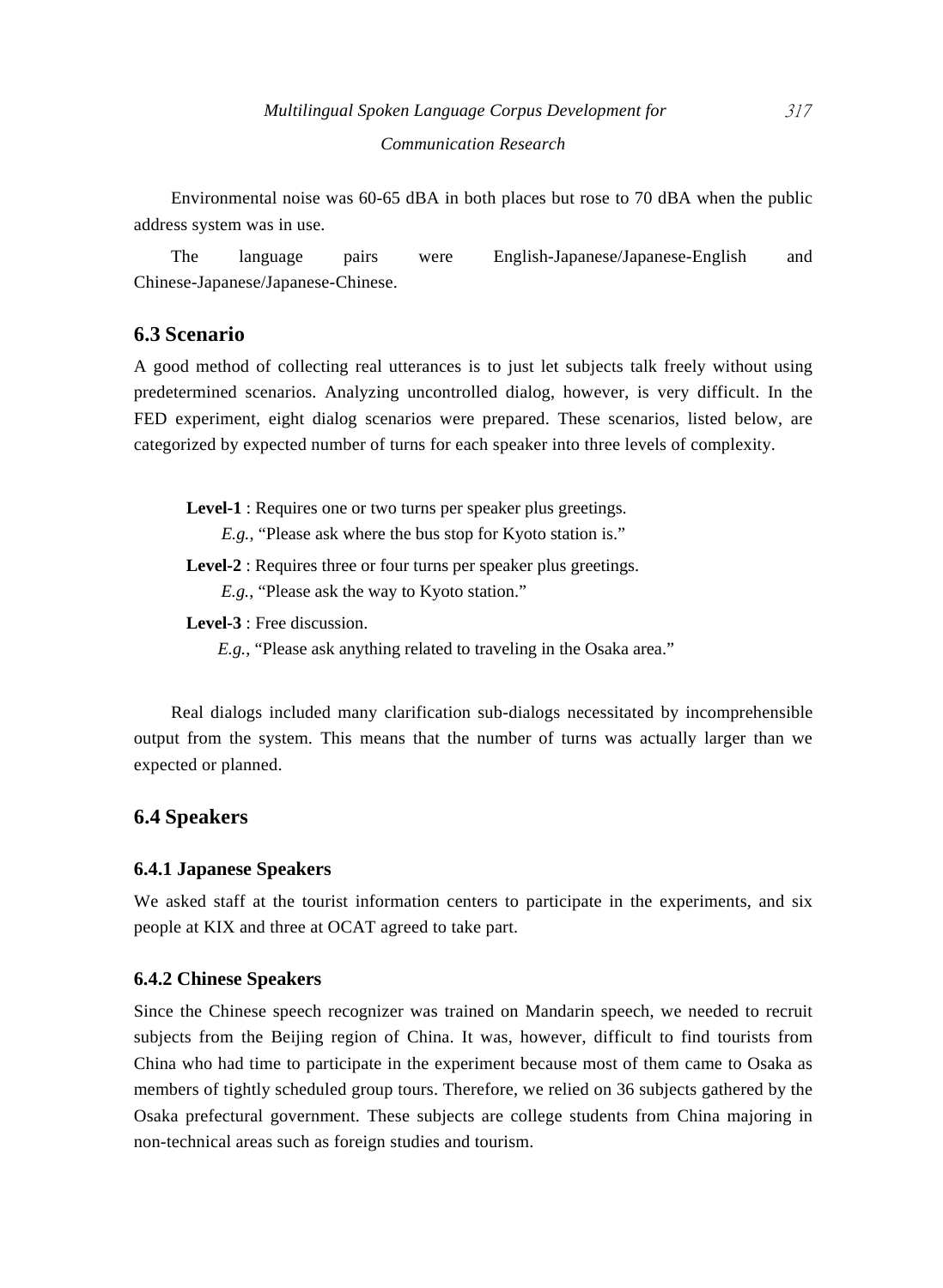#### **6.4.3 English Speakers**

The English speech recognizer was trained on North American English. Again, however, it was difficult to find volunteer subjects who speak North American English. We expected to recruit many individual tourists, and most of the English-speaking volunteer subjects were indeed tourists arriving at or leaving the airport during the experiment. In addition to these volunteers, Osaka prefecture provided nine subjects who were working in Japan as English teachers. The resulting 39 subjects were not all North Americans, as shown in Table 9.

| Origin      | Number of subjects |
|-------------|--------------------|
| <b>USA</b>  | 15                 |
| UK          | 6                  |
| Australia   | 5                  |
| Canada      | Δ                  |
| New Zealand | $\mathfrak{D}$     |
| Denmark     | 2                  |
| Other       |                    |

*Table 9. Origin of English-speaking subjects*

### **6.5 Collecting Data**

First, we set up the S2ST system and asked the Japanese subjects (*i.e.*, service personnel at the tourist information centers) to stand by at the experimental sites.

When an English or Chinese speaking subject visited a center, he or she was asked to fill out the registration form. Then, the staff explained for 2-3 minutes how to use the S2ST system and asked the subject to try very simple utterances like "hello" or "thank you." After the trial utterances, we had the subject try two dialogs: one dialog for practice using a level 1 scenario, and the other for the "main" dialog, which was a scenario chosen randomly from level 1 through level 3. Finally, the subject was asked to answer a questionnaire.

The average time from registration to filling out the questionnaire was 15-20 minutes. Since we conducted 4-5 hours of experiments each day, excluding system setup, we were able to obtain dialog data for 15 subjects per day.

Table 10 is an overview of FED data.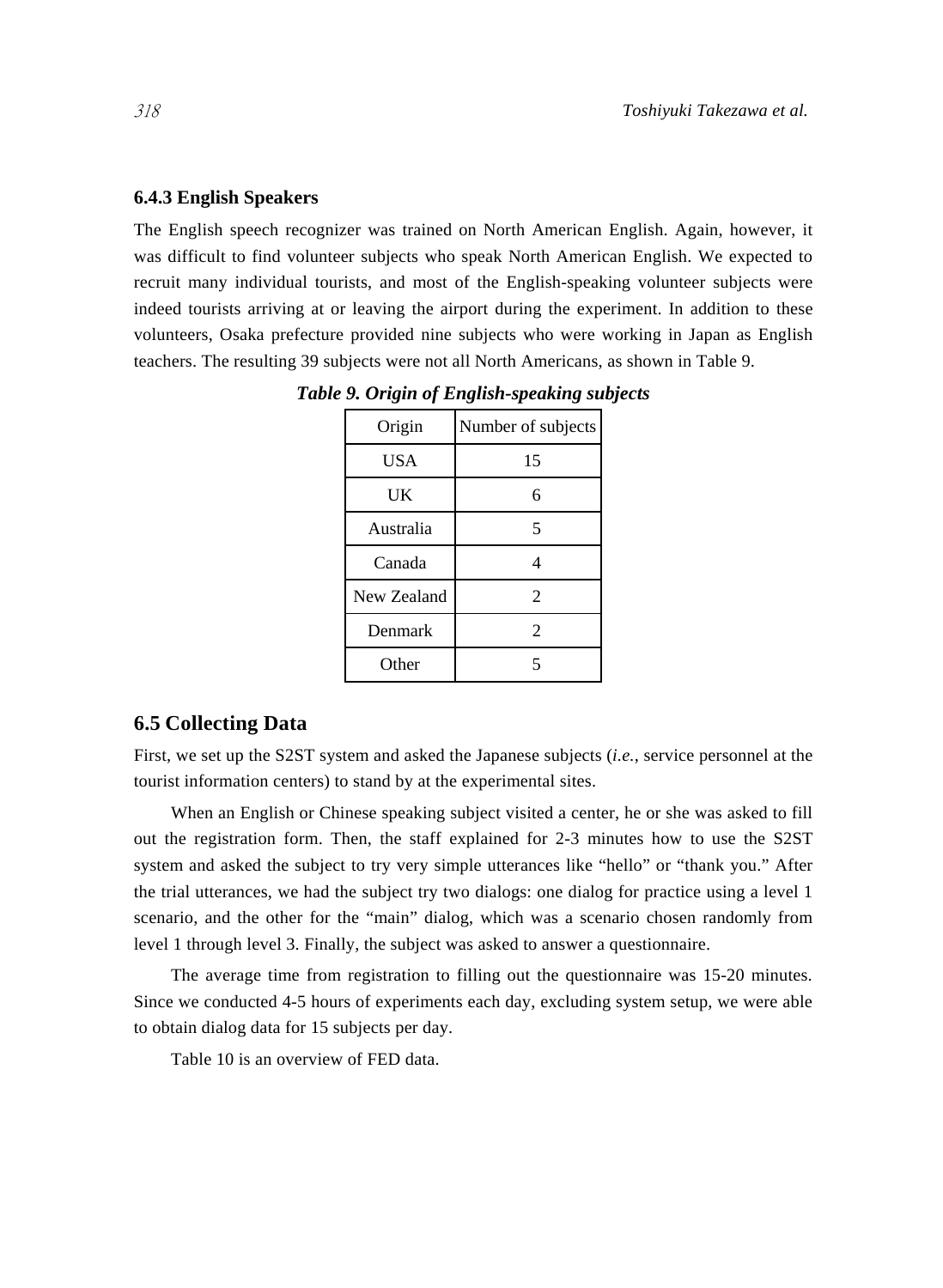|                       |       |       |       | $J (to E)   E (to J)   J (to C)   C (to J)  $ |
|-----------------------|-------|-------|-------|-----------------------------------------------|
| Number of utterances  | 608   | 660   | 344   | 484                                           |
| Number of speakers    |       | 39    | 6     | 36                                            |
| Number of word tokens | 3,851 | 4,306 | 2,017 | 422                                           |
| Number of word types  | 727   | 668   | 436   | 382                                           |

*Table 10. Overview of FED*

### **6.6 Performance Evaluation**

We collected questionnaires from all subjects. As mentioned above, all of the Chinese-speaking subjects were college students. Therefore, they had at least a basic understanding of Japanese because they attend lectures given in Japanese. Therefore, in the following, we will focus on the English side.

First, overall performance is measured in terms of subjective scores from A to D, defined as follows.

- **(A)** Perfect: no problems in either information or grammar.
- **(B)** Good: easy to understand, with either some unimportant information missing or flawed grammar.
- **(C)** Fair: broken but understandable with effort.
- **(D)** Nonsense or no-output: (including ASR errors).

Table 11 shows results of English-Japanese translation. About 50% of the utterances were translated into the target language with their original meaning preserved (*e.g.*, at rank B or above).

| Rank                        | J to $E(\%)$ | E to $J(\%)$ |
|-----------------------------|--------------|--------------|
|                             | 37.1         | 36.2         |
| в                           | 10.2         | 18.2         |
| $\mathcal{C}_{\mathcal{C}}$ | 10.9         | 5.7          |
|                             | 41.4         | 24.5         |

*Table 11. Results of English-Japanese translation*

The ultimate goal of speech translation systems is to help users achieve their conversational goals. Instead of evaluating "goal achievement," we asked them to subjectively evaluate during the course of conversations to what extent 1) they could understand their partner's utterances, and 2) they felt that their utterances were correctly understood. Table 12 shows the questionnaire results on these issues.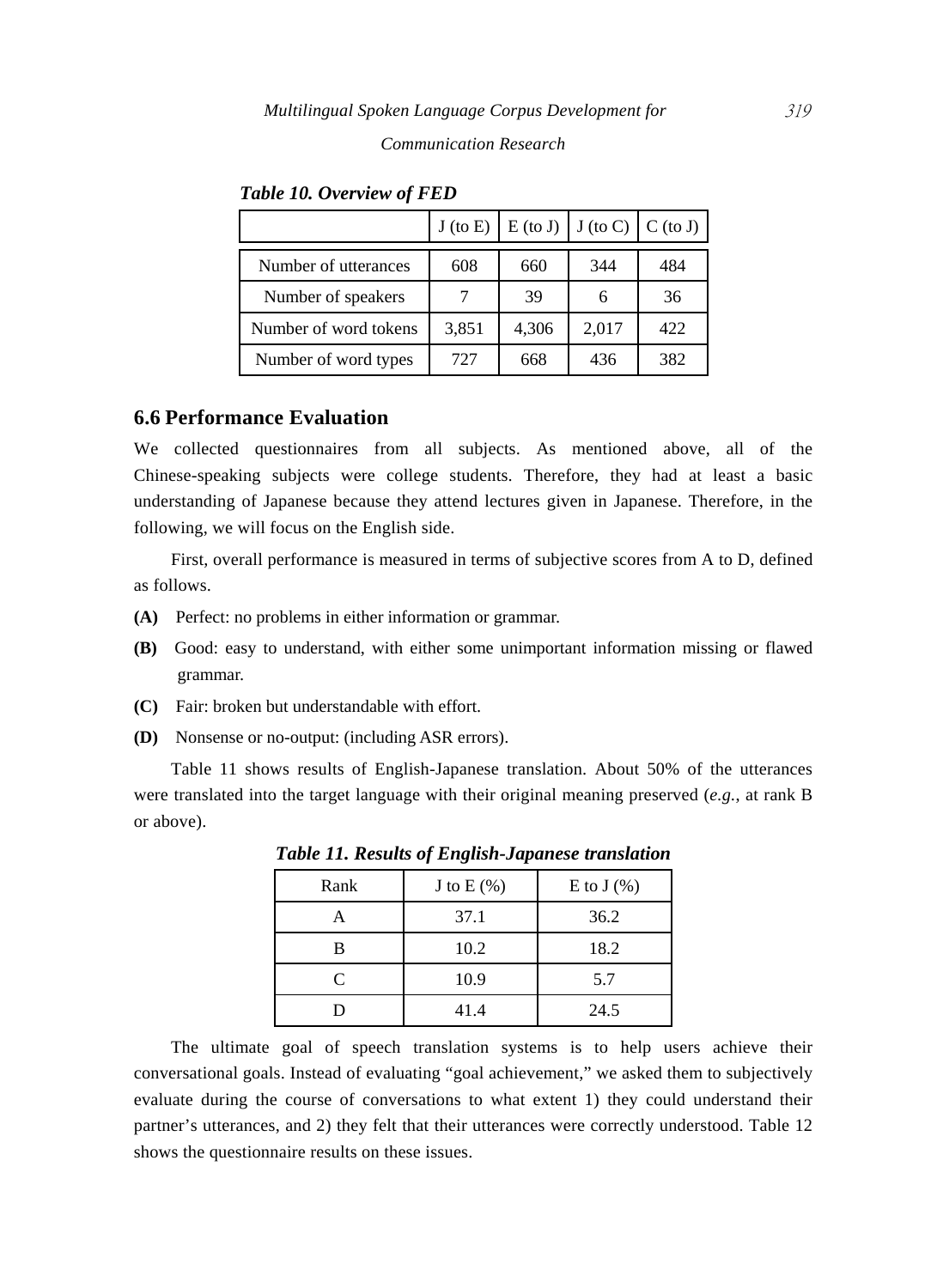|          |      | Make the hearer understood $(\%)$ Understood what the partner said $(\%)$ |
|----------|------|---------------------------------------------------------------------------|
| Complete | 8.3  | 22.2                                                                      |
| Almost   | 41.6 | 50.0                                                                      |
| Half     | 33.3 | 22.2                                                                      |
| Little   | 16.7 | 5.6                                                                       |

 *Table 12. Results of questionnaires on understanding a partner's utterances (English side)*

Note that, although the number of subjects (*i.e.*, samples) is limited, the table does show that roughly half the subjects felt they could almost understand and make themselves understood by their partners. The result seems to coincide with the overall performance shown in Table 11.

### **7. Conclusion**

This paper described our experience with multilingual spoken language corpus development at our research institution, focusing in particular on speech recognition and natural language processing for speech translation of travel conversations.

First, we introduced an interpreter-aided spoken dialog corpus called SLDB, and mentioned corpus configuration. Next, we introduced BTEC, which was built to train machine translation of spoken language among Japanese, English, and Chinese speakers. BTEC and SLDB are designed to be complementary. BTEC is a collection of Japanese sentences and their translations, and SLDB is a collection of transcriptions of bilingual spoken dialogs. Whereas BTEC covers a wide variety of travel domains, SLDB covers a limited domain, *i.e.*, hotel situations. BTEC contains approximately 588k utterance-style expressions, and SLDB contains about 16k utterances.

Finally, we discussed a multilingual spoken dialog corpus between Japanese, English, and Chinese created using speech-to-speech translation systems. MAD was developed as a development corpus and we presented both BTEC and SLDB can be used to handle with MAD-type tasks. FED was planned as the evaluation corpus. According to analysis of the questionnaire, roughly half the subjects felt they could understand and make themselves understood by their partners.

In the future, we plan to expand our activities to multilingual spoken language communication research and development involving both verbal and nonverbal communication. Information is available at the following URL: http://www.atr.jp.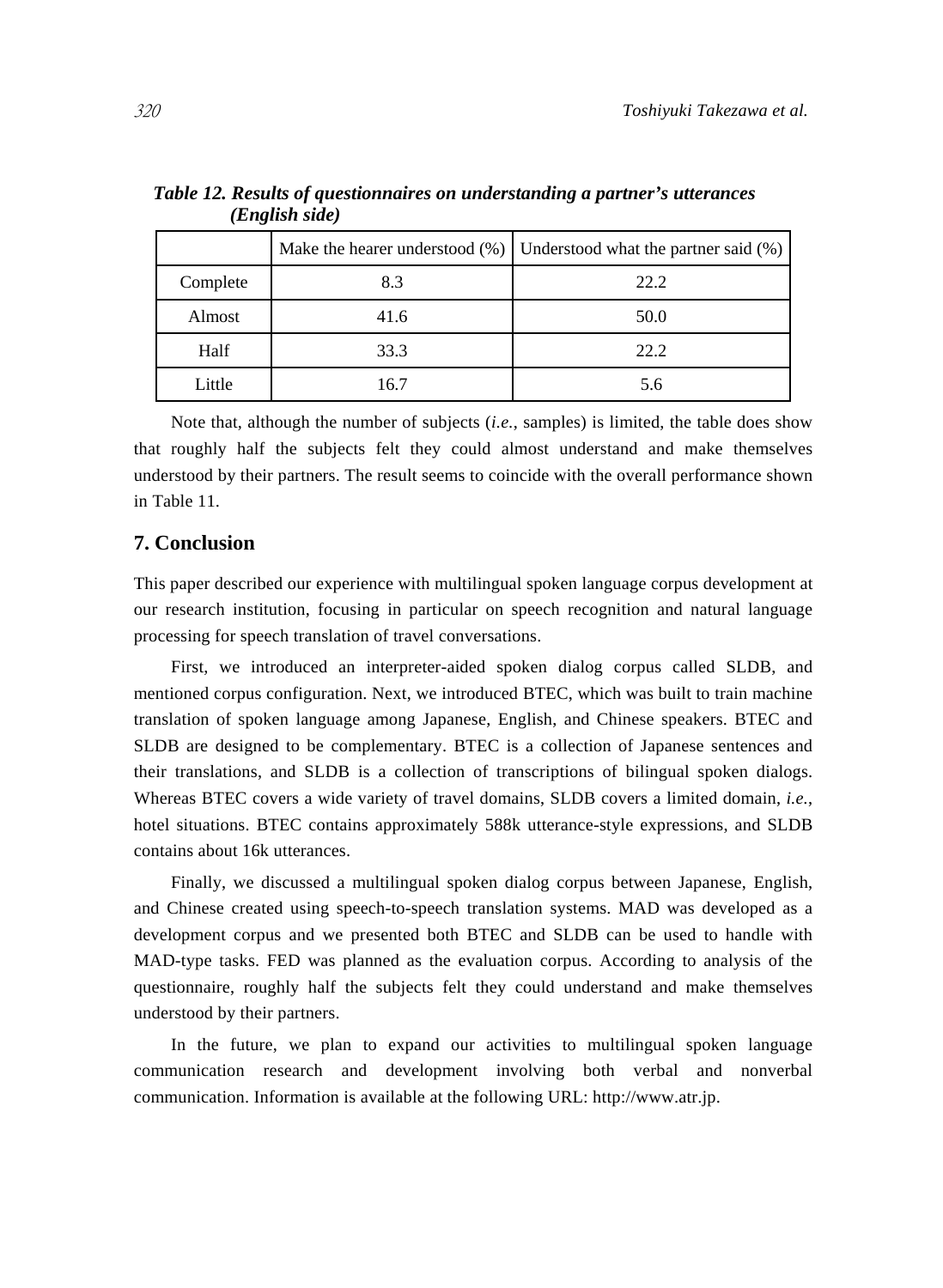#### **Acknowledgments**

The work reported here was mainly conducted at ATR Spoken Language Communication Research Laboratories. The authors are grateful to Prof. Seiichi Yamamoto, Dr. Satoshi Nakamura, and all other staff who helped construct corpora.

The FED corpus was collected within the framework of "Social experiments on supporting non-Japanese-speaking tourists using information technologies", which was carried out by the Osaka prefectural government and related offices in the winter of 2004. In these experiments, Osaka's prefectural government negotiated with management of facilities frequented by foreign tourists, such as airports and bus terminals, to provide the necessary assistance (*e.g.*, use of public space and electricity). The government also gathered the volunteer subjects.

### **References**

- Höge, H., "Project Proposal TC-STAR: Make Speech to Speech Translation Real," *Proc. of International Conference on Language Resources and Evaluation*, 2002, pp. 136–141.
- Itoh, G., Ashikari, Y., Jitsuhiro, T., and Nakamura, S., "Summary and Evaluation of Speech Recognition Integrated Environment ATRASR," *Proc. of Autumn Meeting of the Acoustical Society of Japan*, 1-P-30, 2004, pp. 221–222.
- IWSLT, *Proc. of International Workshop on Spoken Language Translation,* Kyoto, Japan, 2006.
- Kawai, H., Toda, T., Ni, J., Tsuzaki, M., and Tokuda, K., "XIMERA: a New TTS from ATR Based on Corpus-based Technologies," *Proc. of 5th ISCA Speech Synthesis Workshop*, 2004, pp. 179–184.
- Kikui, G., Sumita, E., Takezawa, T., and Yamamoto, S., "Creating Corpora for Speech-to-Speech Translation," *Proc. of European Conference on Speech Communication and Technology*, 2003, pp. 381–382.
- Kikui, G., Yamamoto, S., Takezawa, T., and Sumita, E., "Comparative Study on Corpora for Speech Translation," *IEEE Trans. on Audio, Speech, and Language Processing*, 14 (5), 2006, pp. 1674–1682.
- Lavie, A., A. Waibel, L. Levin, M. Finke, D. Gates, M. Gavaldà, T. Zeppenfeld, and P. Zhan, "JANUS-III: Speech-to-speech Translation in Multiple Language," *Proc. of IEEE International Conference on Acoustics, Speech, and Signal Processing*, 1997, pp. 99–102.
- Lazzari, G., "TC-STAR: a Speech to Speech Translation Project," *Proc. of International Workshop on Spoken Language Translation*, 2006, pp. xiv–xv.
- Mizushima, M., T. Takezawa, and G. Kikui, "Effects of Audibility of Partner's Voice and Visibility of Translated Text in Machine-Translation-Aided Bilingual Spoken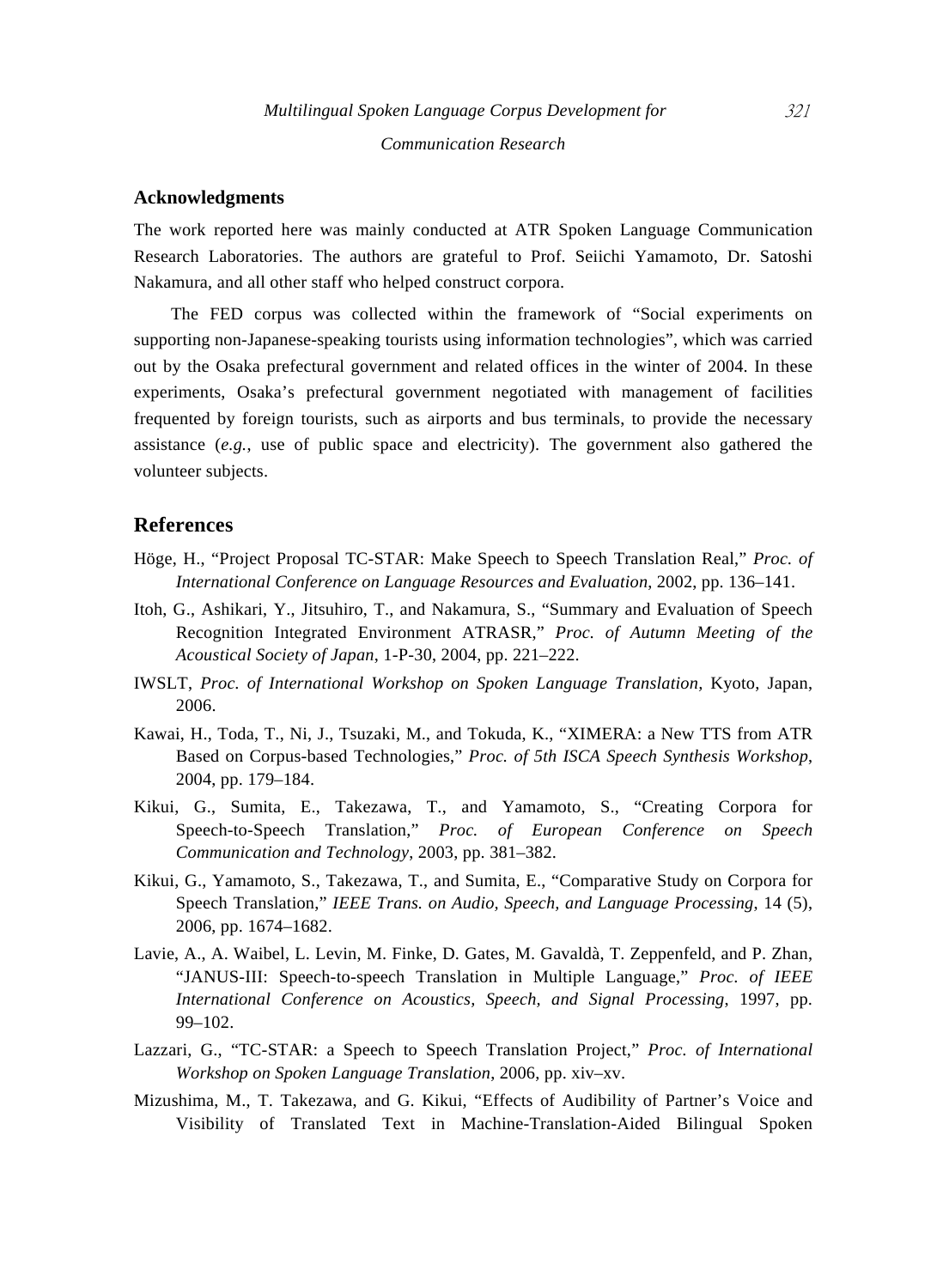Dialogues," *IPSJ SIG Technical Reports*, 2004 (74), 2004-HI-109-19/2004-SLP-52-19, 2004, pp. 99–106.

- Morimoto, T., T. Takezawa, F. Yato, S. Sagayama, T. Tashiro, M. Nagata, and A. Kurematsu, "ATR's Speech Translation System: ASURA," *Proc. of European Conference on Speech Communication and Technology*, 1993, pp. 1291–1294.
- Morimoto, T., N. Uratani, T. Takezawa, O. Furuse, Y. Sobashima, H. Iida, A. Nakamura, Y. Sagisaka, N. Higuchi, and Y. Yamazaki, "A Speech and Language Database for Speech Translation Research," *Proc. of International Conference on Spoken Language Processing*, 1994, pp. 1791–1794.
- Rayner, M., I. Bretan, D. Carter, M. Collins, V. Digalakis, B. Gambäck, J. Kaja, J. Karlgren, B. Lyberg, S. Pulman, P. Price, and C. Samuelsson, "Spoken Language Translation with Mid-90's Technology: a Case Study," *Proc. of European Conference on Speech Communication and Technology*, 1993, pp. 1299–1302.
- Roe, D. B., P. J. Moreno, R. W. Sproat, F. C. N. Pereira, M.D. Riley, and A. Macarrón, "A Spoken Language Translator for Restricted-domain Context-free Languages," *Speech Communication*, 11, 1992, pp. 311–319.
- Roukos, S., "Recent Results on MT Evaluation in the GALE Program," *Proc. of International Workshop on Spoken Language Translation*, 2006, pp. xvi–xvii.
- Sumita, E., H. Nakaiwa, and S. Yamamoto, "Corpus-Based Translation Technology for Multi-lingual Speech-to-Speech Translation," *Proc. of Spring Meeting of the Acoustical Society of Japan*, 1-8-26, 2004, pp. 57–58.
- Takezawa, T., T. Morimoto, and Y. Sagisaka, "Speech and Language Databases for Speech Translation Research in ATR," *Proc. of Oriental COCOSDA Workshop*, 1998, pp. 148–155.
- Takezawa, T., F. Sugaya, M. Naito, and S. Yamamoto, "A Comparative Study on Acoustic and Linguistic Characteristics Using Speech from Human-to-Human and Human-to-Machine Conversations," *Proc. of International Conference on Spoken Language Processing*, III, 2000, pp. 522–525.
- Takezawa, T., E. Sumita, F. Sugaya, H. Yamamoto, and S. Yamamoto, "Toward a Broad-Coverage Bilingual Corpus for Speech Translation of Travel Conversations in the Real World," *Proc. of International Conference on Language Resources and Evaluation*, 2002, pp. 147–152.
- Takezawa, T. and G. Kikui, "Collecting Machine-Translation-Aided Bilingual Dialogues for Corpus-Based Speech Translation," *Proc. of European Conference on Speech Communication and Technology*, 2003, pp. 2757–2760.
- Takezawa, T., A. Nishino, K. Takashima, T. Matsui, and G. Kikui,, "An Experimental System for Collecting Machine-Translation-Aided Dialogues," *Proc. of Forum on Information Technology*, E-036, 2003, pp. 161–162.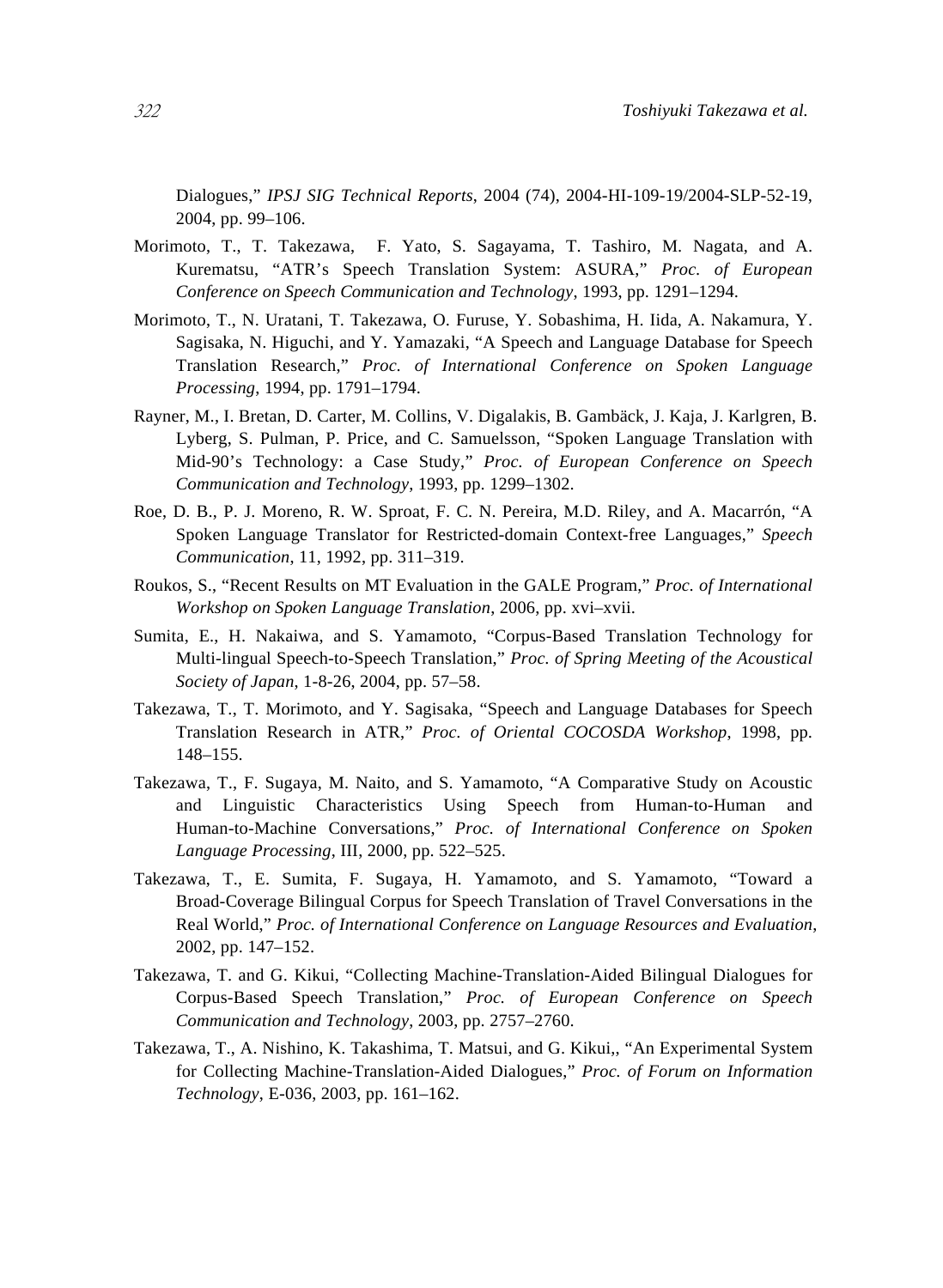- Takezawa, T. and G. Kikui, "A Comparative Study on Human Communication Behaviors and Linguistics Characteristics for Speech-to-Speech Translation," *Proc. of International Conference on Language Resources and Evaluation*, 2004, pp. 1589–1592.
- Wahlster, W. (Ed.), "Verbmobil: Foundations of Speech-to-Speech Translation," Springer, Germany, 2000.